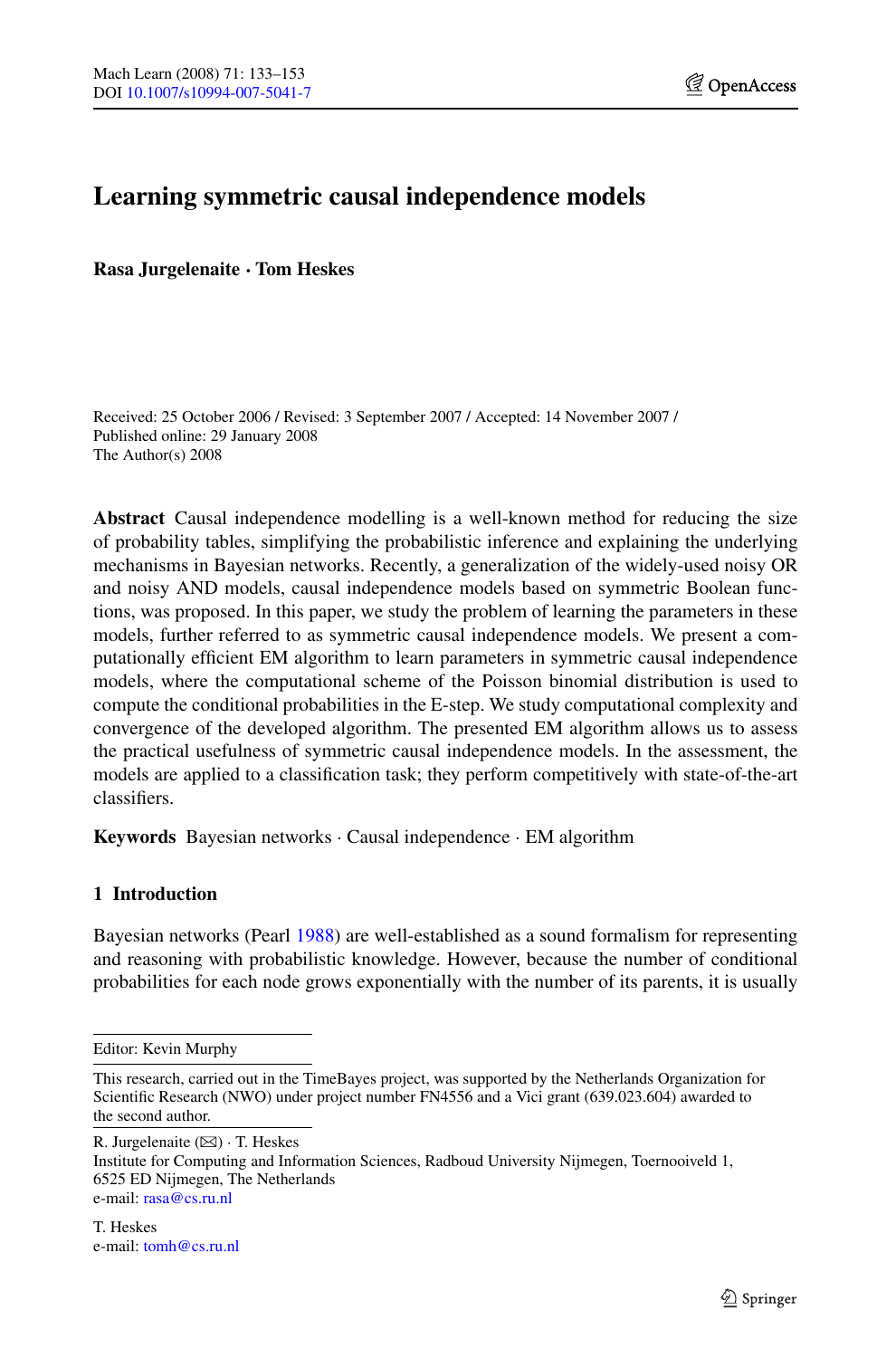unreliable if not infeasible to specify the conditional probabilities for nodes that have a large number of parents. Furthermore, for large, richly-connected Bayesian networks, probabilistic inference is difficult or even intractable. Causal independence modelling (Díez [1993;](#page-19-0) Heckerman and Breese [1994;](#page-19-0) Srinivas [1993;](#page-20-0) Zhang and Poole [1996\)](#page-20-0) can greatly reduce the number of conditional probabilities to be assessed or elicited from experts and simplify the probabilistic inference. Another desirable property of causal independence models is their ability to explain the underlying relationships among cause and effect variables.

Causal independence assumptions are often used in practical Bayesian network models (Kappen and Neijt [2002;](#page-19-0) Shwe et al. [1991\)](#page-20-0). However, most researchers restrict themselves to using only the logical OR and logical AND operators to define the interaction among causes. The resulting probabilistic submodels are called *noisy OR* and *noisy AND*; their underlying assumption is that the presence of either at least one cause or all causes at the same time gives rise to the effect. Several authors proposed to expand the space of functions that define interaction among causes by other symmetric Boolean functions: the idea was mentioned by Meek and Heckerman [\(1997](#page-19-0)); an analysis of the qualitative patterns was presented by Lucas ([2005\)](#page-19-0); the problem of probabilistic inference was studied by Jurgelenaite et al. [\(2006](#page-19-0)). The generalization preserves efficiency and understandability of the noisy-OR and noisy-AND models, while at the same time allowing more flexibility in modelling the interaction among causes.

Even though in some real-world problems the intermediate variables in causal independence models are observable (see Visscher et al. [2005](#page-20-0)), in many problems these variables are latent. In such problems, the conditional probability distribution of the effect given the causes depends on unknown parameters, which have to be estimated from data using *maximum likelihood* (ML) or *maximum a posteriori* (MAP). One of the most widespread techniques for finding ML or MAP estimates is the *expectation-maximization* (EM) algorithm. A direct application of the EM algorithm to learn parameters in symmetric causal independence models is not tractable for models with many causes as the algorithm is exponential in the number of causes. At least two variants of the EM algorithm that make use of specific properties of causal independence models can be found in literature. Meek and Heckerman ([1997\)](#page-19-0) provided a general scheme to use the EM algorithm to compute the maximum likelihood estimate of the parameters in causal interaction models, which are a generalization of noisy-max and noisy-additive models that allows a more flexible model structure. Vomlel ([2006\)](#page-20-0) described the application of the EM algorithm to learn the parameters in the noisy OR model. However, the proposed schemes of the EM algorithm are too abstract or too specific to be directly applied to the general case of parameter learning in causal independence models.

Learning the parameters in causal independence models with a symmetric Boolean function as an interaction function, further referred to as the *symmetric causal independence models*, is the main topic of this paper. We develop an EM algorithm to learn the parameters in symmetric causal independence models, and study computational complexity and convergence of the algorithm. The EM algorithm to learn the parameters in symmetric causal independence models enables us to assess the practical usefulness of these extended models. In the assessment, we use symmetric causal independence models as classifiers. Experimental results show the competitive performance of symmetric causal independence models compared to the noisy OR model as well as other widely-used classifiers.

The remainder of this paper is organised as follows. In the following section, we review Bayesian networks and discuss the semantics of symmetric causal independence models. In Sect. [3,](#page-5-0) we first describe the general scheme of the EM algorithm and then develop the EM algorithm for parameter learning in symmetric causal independence models. The maxima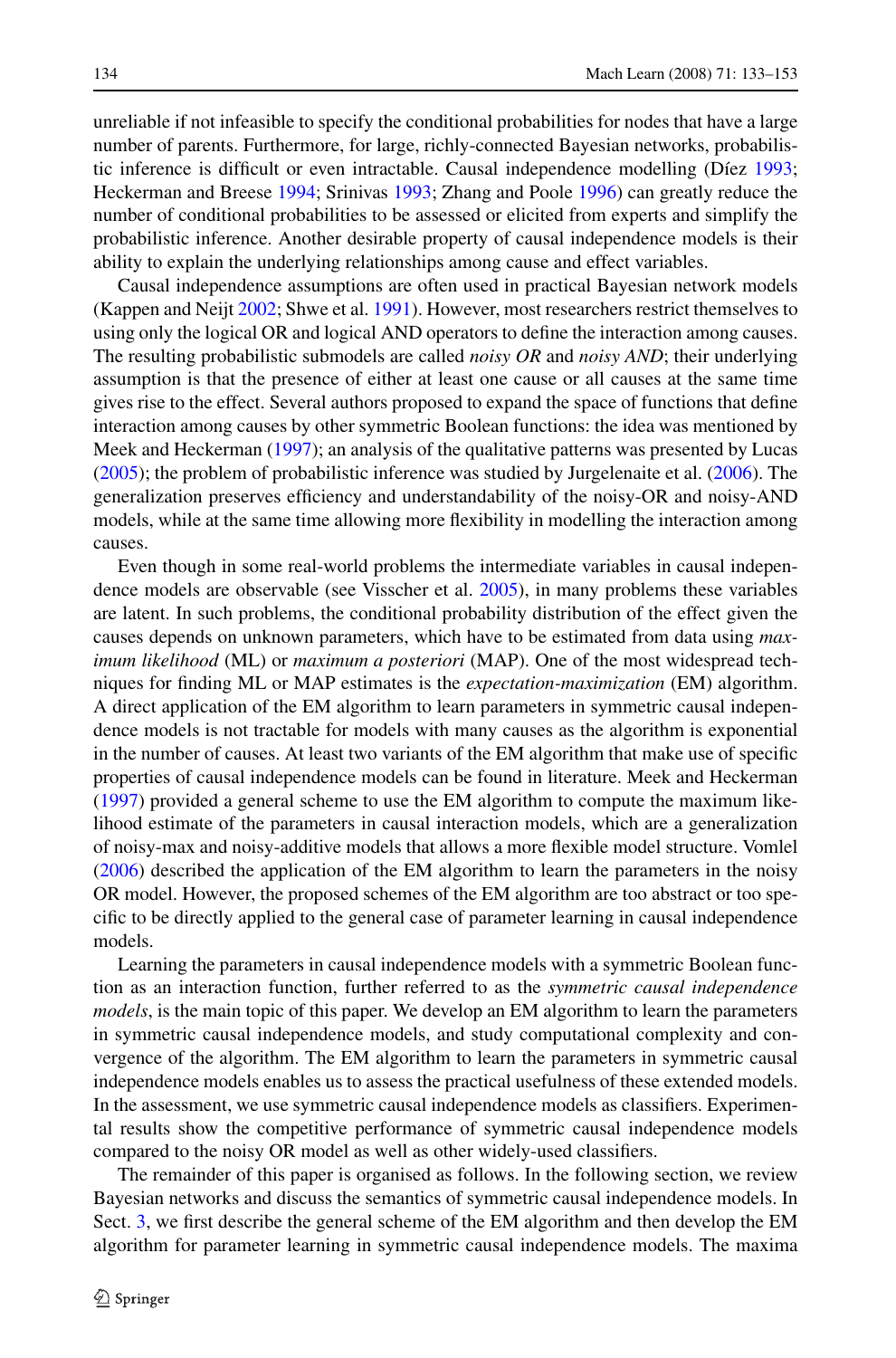

of the log-likelihood function for the symmetric causal independence models are examined in Sect. [4](#page-9-0). Finally, Sect. [5](#page-12-0) presents the experimental results, and conclusions are drawn in Sect. [6.](#page-15-0) The [Appendix](#page-17-0) contains a number of properties that enable a reduction of computational complexity of the E-step of the EM algorithm.

## **2 Symmetric Boolean functions for modelling causal independence**

## 2.1 Bayesian networks

A *Bayesian network*  $\mathcal{B} = (G, Pr)$  represents a factorised joint probability distribution on a set of random variables  $V$ . It consists of two parts:  $(1)$  a qualitative part, represented as an acyclic directed graph (ADG)  $G = (\mathbf{V}(G), \mathbf{A}(G))$ , where there is a 1-1 correspondence between the vertices  $V(G)$  and the random variables in V, and the arcs  $A(G)$  represent the conditional dependencies between the variables; (2) a quantitative part Pr consisting of local probability distributions  $Pr(V | \pi(V))$  for each variable  $V \in V$  given the parents  $\pi(V)$  of the corresponding vertex (interpreted as a variable). The joint probability distribution Pr is factorised according to the structure of the graph as follows:

$$
Pr(\mathbf{V}) = \prod_{V \in \mathbf{V}} Pr(V \mid \pi(V)).
$$

Each variable  $V \in V$  has a finite set of mutually exclusive states. In this paper, we assume all variables to be binary; as an abbreviation, we will use  $v$  to denote the realization of the random variable *V*,  $v^+$  to denote  $V = T$  (true) and  $v^-$  to denote  $V = \bot$  (false). We interpret  $\top$  as 1 and  $\bot$  as 0 in an arithmetic context. An expression such as

$$
\sum_{\psi(h_1,\ldots,h_n)=\top} g(h_1,\ldots,h_n)
$$

stands for summing  $g(h_1, \ldots, h_n)$  over all possible values of the variables  $H_k$  for which the constraint  $\psi(h_1, \ldots, h_n) = \top$  holds.

## 2.2 Semantics of symmetric causal independence models

Causal independence (also known as independence of causal influence) is a popular way to specify interactions among cause variables. The global structure of a *causal independence model* is shown in Fig. 1; it expresses the idea that causes  $C_1, \ldots, C_n$  influence a given common effect *E* through hidden variables  $H_1, \ldots, H_n$  and a deterministic function  $f$ , called the *interaction function*. The impact of each cause  $C_i$  on the common effect  $E$  is independent of each other cause  $C_i$ ,  $j \neq i$ . The hidden variable  $H_i$  is considered to be a contribution of the cause variable  $C_i$  to the common effect  $E$ . The function  $f$  represents the way in which the

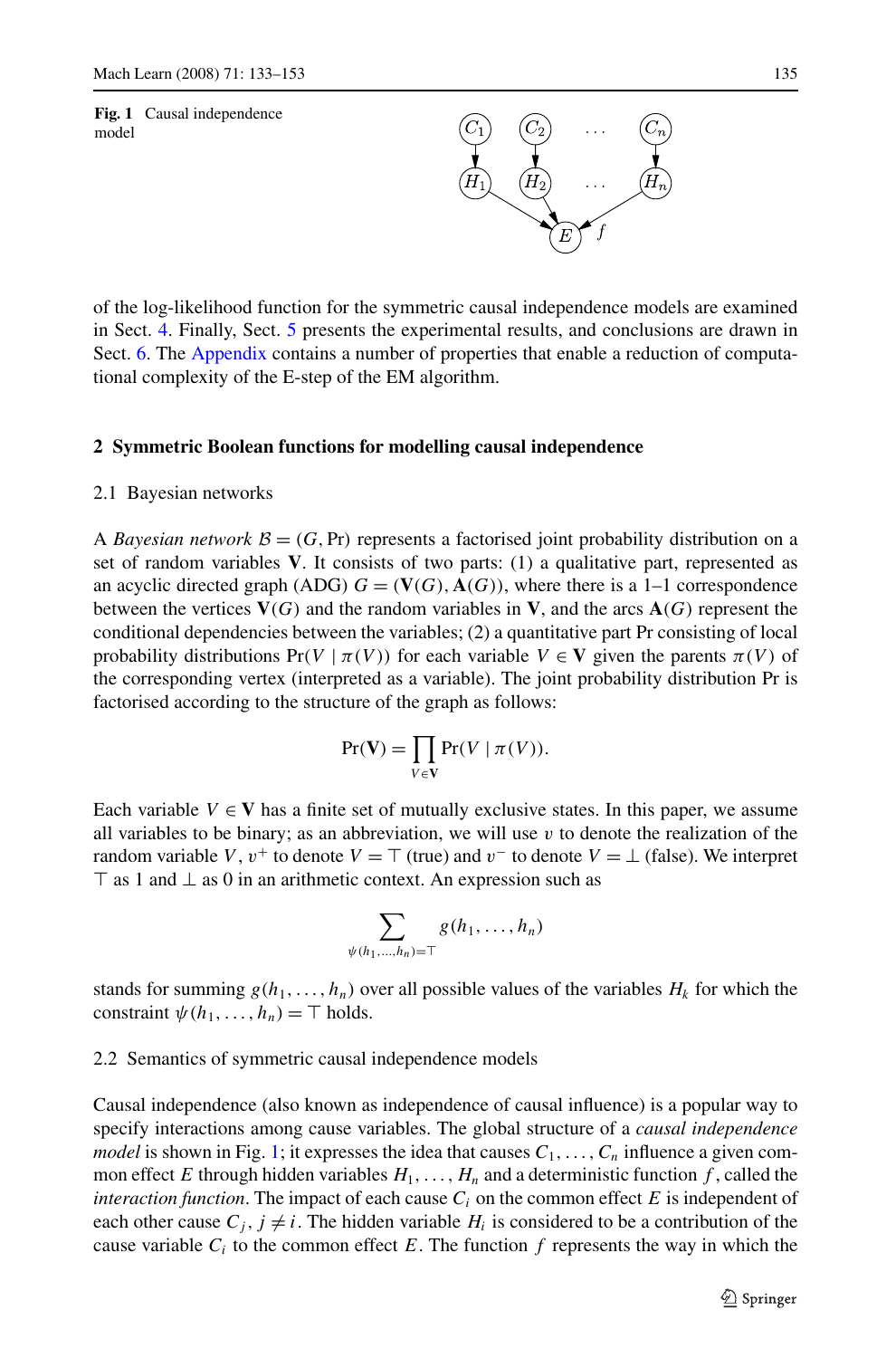hidden effects  $H_i$  and, indirectly, also the causes  $C_i$  interact to yield the final effect  $E$ . The function  $f$  is defined in such a way that when a relationship, as modelled by the function *f*, between  $H_1, \ldots, H_n$  and  $E = \top$  is satisfied, then it holds that  $f(h_1, \ldots, h_n) = \top$ . It is assumed that  $Pr(e^+ | h_1, ..., h_n) = 1$  if  $f(h_1, ..., h_n) = T$ , and  $Pr(e^+ | h_1, ..., h_n) = 0$  if  $f(h_1,\ldots,h_n)=\perp$ .

A causal independence model is defined in terms of the causal parameters  $Pr(H_i | C_i)$ , for  $i = 1, \ldots, n$  and the function  $f(H_1, \ldots, H_n)$ . Most papers on causal independence models assume that absent causes do not contribute to the effect (Heckerman and Breese [1994;](#page-19-0) Pearl [1988\)](#page-20-0). In terms of probability theory, this implies that it holds that  $Pr(h_i^+ | c_i^-) = 0$ ; as a consequence, it holds that  $Pr(h_i^- | c_i^-) = 1$ . We make the same assumption in this paper.

In situations in which the model does not capture all possible causes, it is useful to introduce a *leaky cause*, which summarizes the unidentified causes contributing to the effect and is assumed to be always present (Henrion [1989](#page-19-0)). We model this leak term by adding an additional input  $C_{n+1} = 1$  to the data; in an arithmetic context the leaky cause is treated in the same way as identified causes.

The conditional probability of the effect *E* given the causes  $C_1, \ldots, C_n$  is obtained from the causal parameters  $Pr(H_i | C_i)$  as follows (Zhang and Poole [1996](#page-20-0)):

$$
Pr(e | c_1, ..., c_n) = \sum_{f(h_1, ..., h_n) = e} \prod_{i=1}^n Pr(h_i | c_i).
$$
 (1)

In this paper, we assume that the function *f* in (1) is a Boolean function. However, there are  $2^{2^n}$  different *n*-ary Boolean functions (Enderton [1972;](#page-19-0) Wegener [1987\)](#page-20-0); thus, the potential number of causal interaction models is huge. However, if we assume that the order of the cause variables does not matter, the Boolean functions become *symmetric* (Wegener [1987](#page-20-0)) and the number reduces to  $2^{n+1}$ .

Symmetric Boolean functions have an attractive property: they can be decomposed in terms of the exact Boolean functions, where the *exact* function  $\epsilon_l$  checks whether there are exactly *l* trues among arguments, i.e.  $\epsilon_l(h_1, \ldots, h_n) = \top$  if  $\sum_{i=1}^n h_i = l$ . A symmetric Boolean function can be decomposed in terms of the exact functions  $\epsilon_i$ :

$$
f(h_1,\ldots,h_n) = \bigvee_{i=0}^n \epsilon_i(h_1,\ldots,h_n) \wedge \gamma_i,
$$
 (2)

where  $\gamma_i$  are Boolean constants dependent on the function  $f$ . For example, for the Boolean function defined in terms of the OR operator we have  $\gamma_0 = \perp$  and  $\gamma_1 = \cdots = \gamma_n = \top$ .

Another useful symmetric Boolean function is the *threshold* function  $\tau_k$ , which checks whether there are at least *k* trues among the arguments, i.e.  $\tau_k(h_1, \ldots, h_n) = \top$  if  $\sum_{k=1}^n h_k > k$ . To express it in the Boolean constants, we have:  $\tau_k = -\tau_k$  $\sum_{i=1}^{n} h_i \ge k$ . To express it in the Boolean constants, we have:  $\gamma_0 = \cdots = \gamma_{k-1} = \bot$  and  $\gamma_k = \cdots = \gamma_n = \top$ . The commonly used OR and AND functions are the extremes of a spectrum of the threshold functions: the OR function is a threshold function  $τ_k$  with  $k = 1$  and the AND function is a threshold function  $\tau_k$  with  $k = n$ .

## 2.3 The Poisson binomial distribution

Using the property (2) of the symmetric Boolean functions, the conditional probability of the occurrence of the effect  $E$  given the causes  $C_1, \ldots, C_n$  can be decomposed in terms of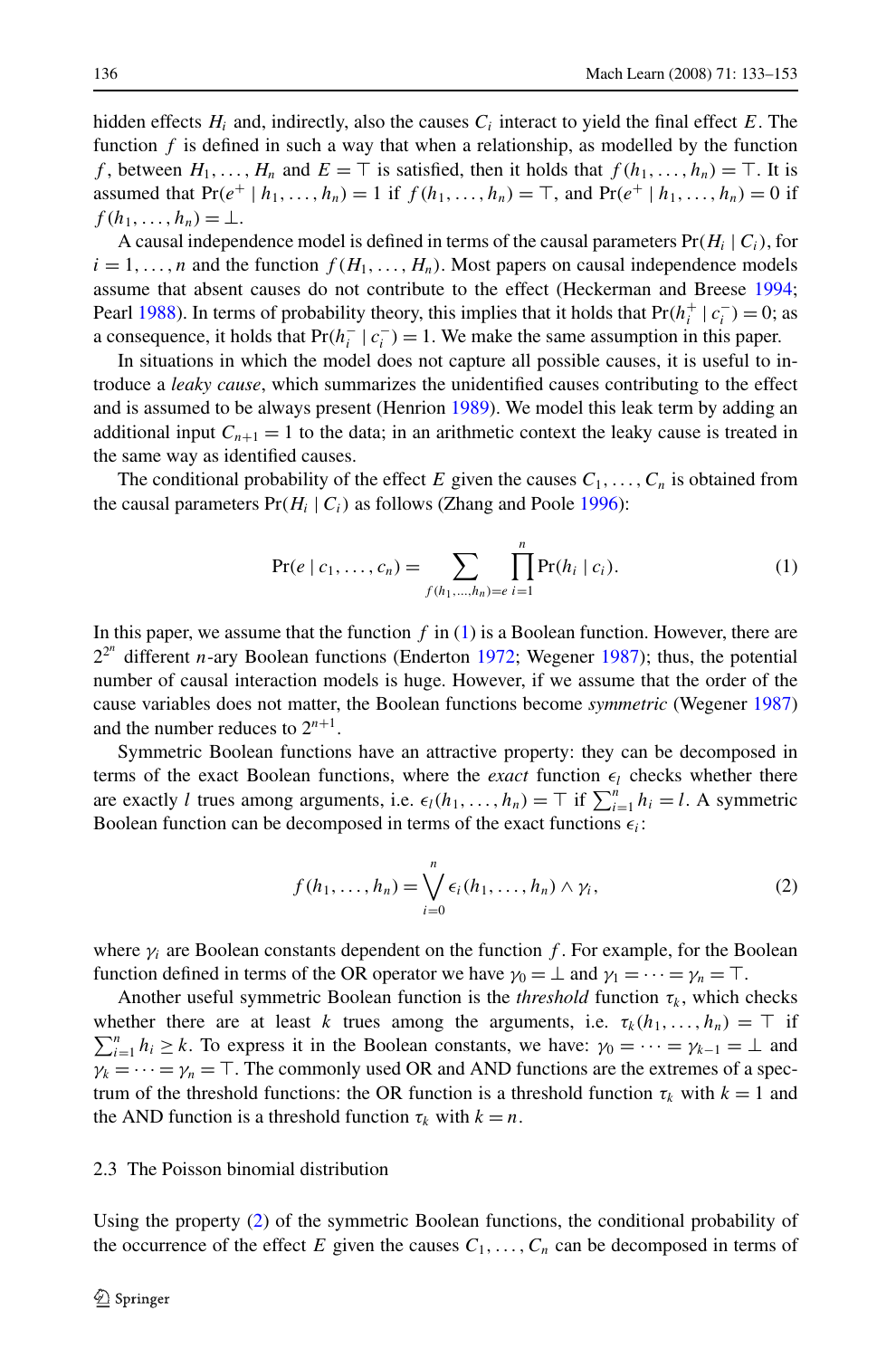<span id="page-4-0"></span>probabilities that exactly *l* hidden variables are true as follows:

$$
Pr(e^+ | c_1, ..., c_n) = \sum_{0 \leq l \leq n \atop \gamma_l} \sum_{\epsilon_l(h_1, ..., h_n) = \top} \prod_{i=1}^n Pr(h_i | c_i).
$$
 (3)

As we will show next, the conditional probability of the occurrence of the effect *E* given the causes  $C_1, \ldots, C_n$  in symmetric causal independence models is closely related to the Poisson binomial distribution from statistics.

Let *l* denote the number of successes in *n* independent trials, where  $p_i$  is the probability of success in the *i*th trial,  $i = 1, \ldots, n$ ; let  $\mathbf{p} = (p_1, \ldots, p_n)$ , then  $B(l; \mathbf{p})$  denotes the *Poisson binomial distribution* (Edwards [1960;](#page-19-0) Le Cam [1960](#page-19-0)):

$$
B(l; \mathbf{p}) = \left\{ \prod_{i=1}^{n} (1 - p_i) \right\} \sum_{1 \le j_1 < \dots < j_l \le n} \prod_{z=1}^{l} \frac{p_{j_z}}{1 - p_{j_z}}.
$$
 (4)

To put it in words, the Poisson binomial distribution is a discrete probability distribution of the number of successes in a sequence of *n* independent experiments, each of which yields success with a different probability. When all trials have the same probability of success *p*, B*(l*; **p**) reduces to the binomial distribution: B*(l*; *p*) =  $\binom{n}{l} p^l (1 - p)^{n-l}$ .

Let us define a vector of probabilistic parameters  $\mathbf{p}(c_1, \ldots, c_n) = (p_1, \ldots, p_n)$  with  $p_i = Pr(h_i^+ | c_i)$ . The relationship between the Poisson binomial probabilities and the conditional probability distribution given the Boolean exact function is as stated in the following proposition.

**Proposition 1** *It holds that*:

$$
\sum_{\epsilon_l(h_1,\dots,h_n)=\top} \prod_{i=1}^n \Pr(h_i \mid c_i) = B(l; \mathbf{p}(c_1,\dots,c_n)).
$$
 (5)

*Proof* Note that in (3), the sum

$$
\sum_{\epsilon_i(h_1,\ldots,h_n)=\top}\prod_{i=1}^n\Pr(h_i\mid c_i)
$$

was defined as the probability that exactly *l* hidden variables are true. A hidden variable *Hi* can be seen as an independent trial whose probability of success is  $Pr(h_i^+ | c_i)$ . Combining the definition of the vector of probabilistic parameters  $\mathbf{p}(c_1,\ldots,c_n)$  and the definition of the Poisson binomial distribution, the result in the premise of this proposition is obtained.  $\Box$ 

Now, we can establish the relationship between the conditional probability of the effect given the causes in a symmetric causal independence model and the Poisson binomial distribution.

**Proposition 2** *It holds that*:

$$
Pr(e^{+} | c_1, ..., c_n) = \sum_{i=0}^{n} B(i; \mathbf{p}(c_1, ..., c_n)) \gamma_i.
$$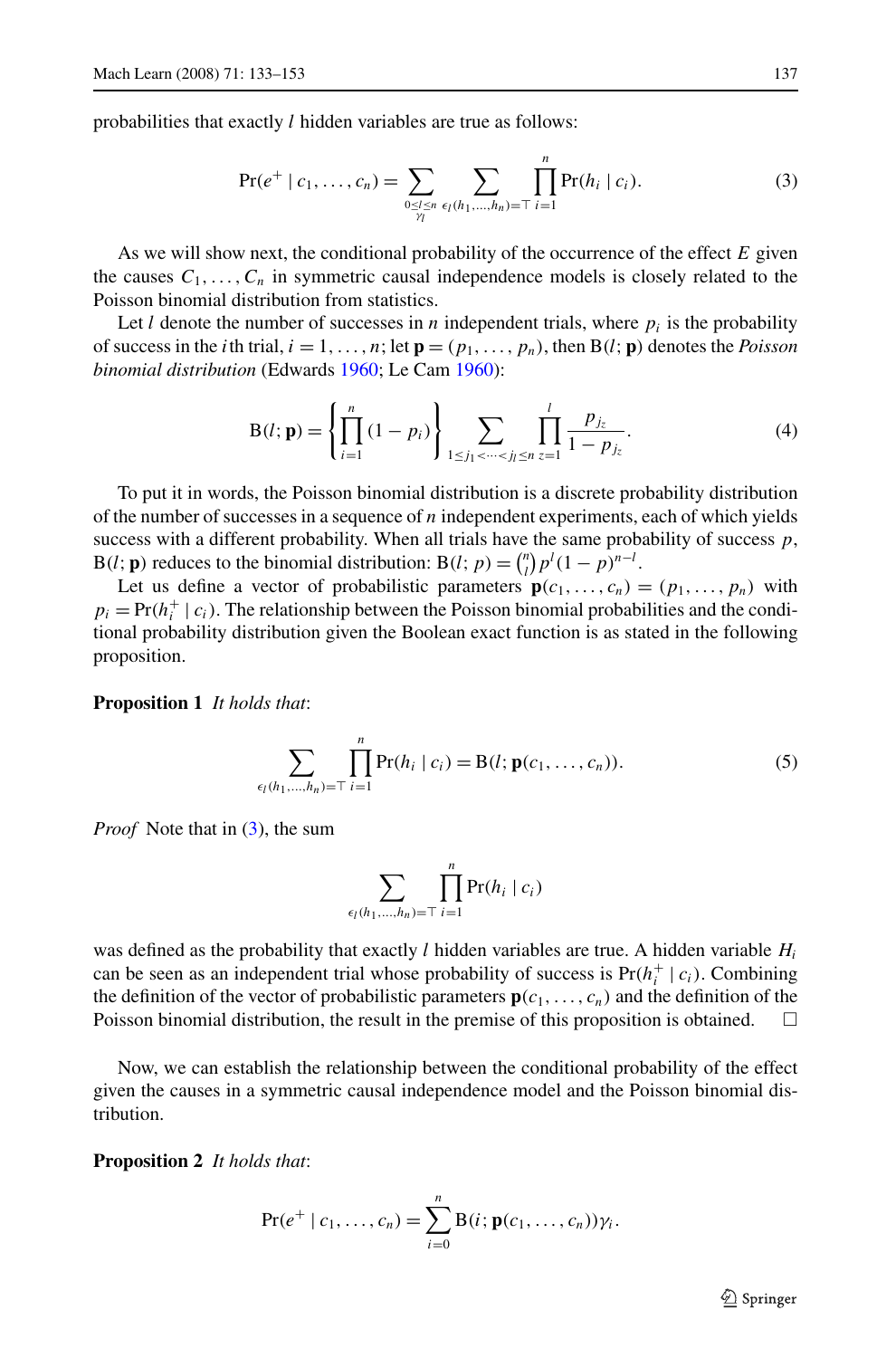<span id="page-5-0"></span>*Proof* The proof follows from [\(3\)](#page-4-0) and Proposition [1](#page-4-0).  $\Box$ 

The relationship described in Proposition [2](#page-4-0) allows us to use the theory of the well-studied Poisson binomial distribution in the context of symmetric causal independence models. The properties of the Poisson binomial distribution will be of major importance in developing a computationally efficient EM algorithm for symmetric causal independence models.

### **3 EM algorithm**

For a symmetric causal independence model to be complete, its structure, interaction function and parameters need to be determined. The structure of symmetric causal independence models is fixed, and the interaction function *f* is assumed to be known. To have a fully specified symmetric causal independence model, we need to estimate the unknown parameters in the model, i.e. the parameters of the conditional distributions of hidden variables  $H_1, \ldots, H_n$ . Given the assumption that absent causes do not contribute to the effect, the unknown parameters in the model are  $\theta = (\theta_1, ..., \theta_n)$  where  $\theta_i = \Pr(h_i^+ | c_i^+)$ .

3.1 Maximum likelihood estimate and basic EM

Let  $\mathbf{D} = \{\mathbf{x}^1, \dots, \mathbf{x}^N\}$  be a data set of independent and identically distributed settings of the observed variables in a symmetric causal independence model where

$$
\mathbf{x}^{j} = (\mathbf{c}^{j}, e^{j}) = (c_1^{j}, \dots, c_n^{j}, e^{j}).
$$

We focus on the problem of estimating the parameters when no additional information about the model is available, i.e. we do not have any prior knowledge about the parameters *θ* . To learn  $\theta$ , we maximize the conditional log-likelihood

$$
CLL(\boldsymbol{\theta}) = \sum_{j=1}^{N} \ln \Pr(e^{j} | \mathbf{c}^{j}, \boldsymbol{\theta}).
$$

The value of *θ* which maximizes the conditional log-likelihood is known as the *maximum likelihood estimate* for *θ*. Expectation-maximization (EM) algorithm (Dempster et al. [1977](#page-19-0)) is a general method to find the maximum likelihood estimate of the parameters in probabilistic models, where the data is incomplete or the model has hidden variables.

EM algorithm can be explained and derived in several ways. We derive the EM algorithm on the basis of the explanation of EM in terms of lower-bound maximization (Neal and Hinton [1998](#page-19-0)). We start from the following simple identity:

$$
\ln \Pr(e^j \mid \mathbf{c}^j, \boldsymbol{\theta}) = \ln \Pr(\mathbf{h}, e^j \mid \mathbf{c}^j, \boldsymbol{\theta}) - \ln \Pr(\mathbf{h} \mid e^j, \mathbf{c}^j, \boldsymbol{\theta})
$$
(6)

and take expectations of both sides, treating **H** as a random variable with the distribution  $Pr(h | e^j, c^j, \theta^{(old)})$  where  $\theta^{(old)}$  is the current (*old*) guess. The left hand side of (6) does not depend on **H**, so averaging over **H** yields

$$
\ln \Pr(e^j \mid \mathbf{c}^j, \boldsymbol{\theta}) = \sum_{\mathbf{h}} \Pr(\mathbf{h} \mid e^j, \mathbf{c}^j, \boldsymbol{\theta}^{(old)}) \ln \Pr(\mathbf{h}, e^j \mid \mathbf{c}^j, \boldsymbol{\theta})
$$

$$
- \sum_{\mathbf{h}} \Pr(\mathbf{h} \mid e^j, \mathbf{c}^j, \boldsymbol{\theta}^{(old)}) \ln \Pr(\mathbf{h} \mid e^j, \mathbf{c}^j, \boldsymbol{\theta}). \tag{7}
$$

 $\mathcal{D}$  Springer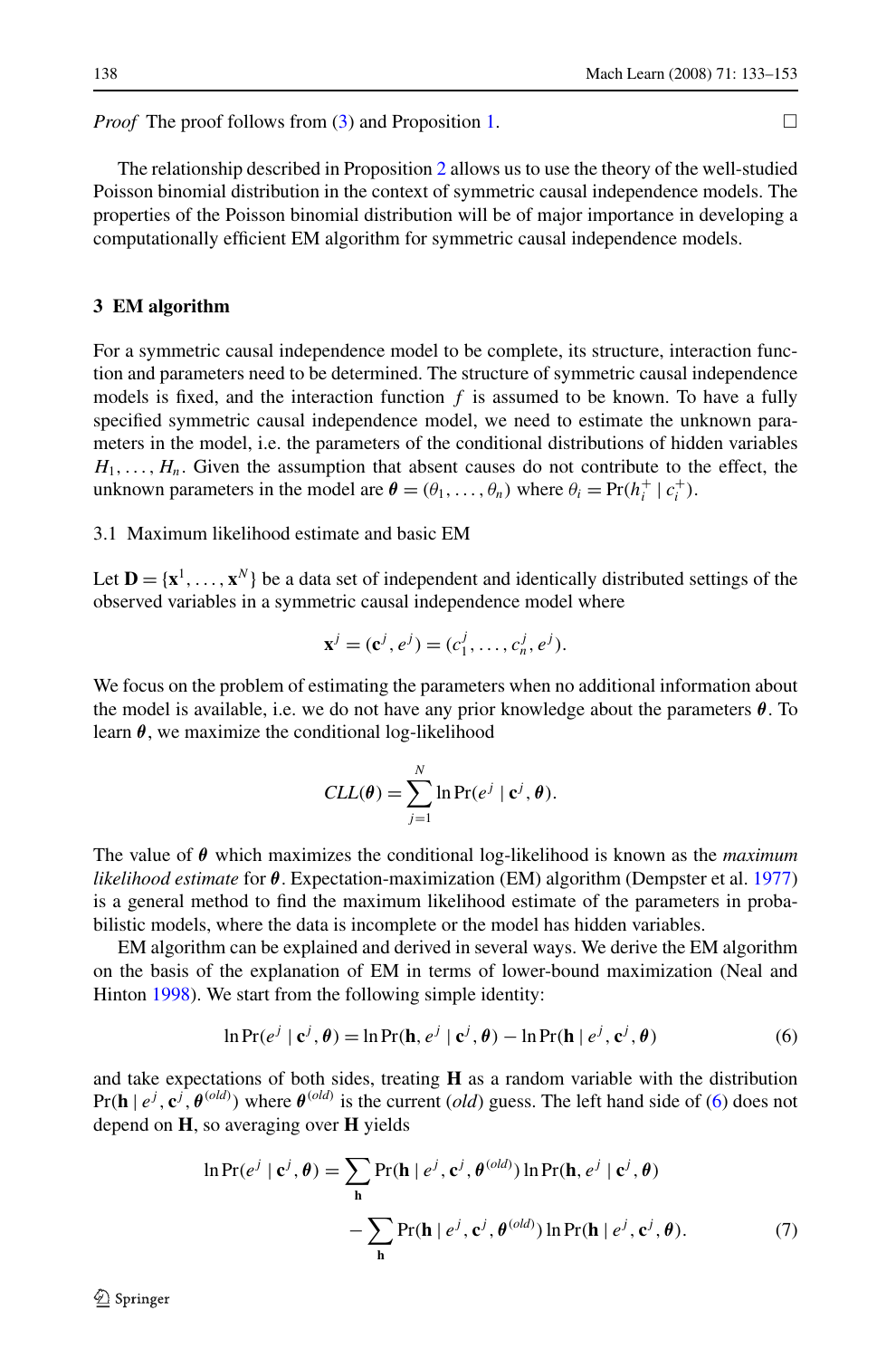<span id="page-6-0"></span>The key result for the EM algorithm is that the last term in the above equation is maximized at  $\theta = \theta^{(old)}$ , thus any increase of the first term on the right side of ([7\)](#page-5-0) is guaranteed to increase the expected complete (conditional) log-likelihood.

Let us denote

$$
Q(\boldsymbol{\theta};\boldsymbol{\theta}^{(z)}) = \sum_{j=1}^{N} \sum_{\mathbf{h}} \Pr(\mathbf{h} \mid e^{j}, \mathbf{c}^{j}, \boldsymbol{\theta}^{(z)}) \ln \Pr(\mathbf{h}, e^{j} \mid \mathbf{c}^{j}, \boldsymbol{\theta}).
$$
 (8)

The EM algorithm at each iteration maximizes the functional

$$
\boldsymbol{\theta}^{(z+1)} = \operatorname*{argmax}_{\boldsymbol{\theta}} Q(\boldsymbol{\theta}; \boldsymbol{\theta}^{(z)}).
$$

## 3.2 Maximization step

To maximize  $Q(\theta; \theta^{(z)})$ , we need to compute the partial derivatives of this functional with respect to each parameter, set them equal to zero and solve the system of equations. We start by transforming  $\ln \Pr(\mathbf{h}, e^j | \mathbf{c}^j, \theta)$  so that it becomes a sum of logarithms:

$$
\ln \Pr(\mathbf{h}, e^j \mid \mathbf{c}^j, \boldsymbol{\theta}) = \ln \left( \Pr(e^j \mid \mathbf{h}) \prod_{i=1}^n \Pr(h_i \mid c_i^j, \theta_i) \right)
$$
  
= 
$$
\ln \Pr(e^j \mid \mathbf{h}) + \sum_{i=1}^n \ln \Pr(h_i \mid c_i^j, \theta_i).
$$
 (9)

The conditional probability  $Pr(h_i | c_i^j, \theta_i)$  can be written in the form

$$
Pr(h_i \mid c_i^j, \theta_i) = c_i^j h_i \theta_i + c_i^j (1 - h_i)(1 - \theta_i) + (1 - c_i^j)(1 - h_i). \tag{10}
$$

Combining  $(8-10)$ , we obtain

$$
Q(\boldsymbol{\theta};\boldsymbol{\theta}^{(z)})=\sum_{j=1}^N\sum_{\mathbf{h}}\Pr(\mathbf{h} \mid e^j,\mathbf{c}^j,\boldsymbol{\theta}^{(z)})\left(\ln \Pr(e^j \mid \mathbf{h})+\sum_{i=1}^n \ln \left(\theta_i c_i^j (2h_i-1)+1-h_i\right)\right).
$$

Then taking the partial derivatives with respect to each parameter  $\theta_k$  and setting them equal to zero yields

$$
\frac{\partial \mathcal{Q}(\boldsymbol{\theta}; \boldsymbol{\theta}^{(z)})}{\partial \theta_k} = \sum_{j=1}^N \sum_{\mathbf{h}} \Pr(\mathbf{h} \mid e^j, \mathbf{c}^j, \boldsymbol{\theta}^{(z)}) \frac{c_k^j (2h_k - 1)}{\theta_k c_k^j (2h_k - 1) + 1 - h_k} = 0.
$$
 (11)

Now let us define  $\mathbf{h}_{\setminus k} = \{h_1, \ldots, h_{k-1}, h_{k+1}, \ldots, h_n\}$ . Equation (11) can be simplified writing it as a sum over the states of the hidden variable  $H_k$ :

$$
\sum_{1 \leq j \leq N} c_k^j \sum_{\mathbf{h}_{\setminus k}} \left( \Pr(\mathbf{h}_{\setminus k}, h_k^+ \mid e^j, \mathbf{c}^j, \pmb{\theta}^{(z)}) \frac{1}{\theta_k c_k^j} - \Pr(\mathbf{h}_{\setminus k}, h_k^- \mid e^j, \mathbf{c}^j, \pmb{\theta}^{(z)}) \frac{1}{1 - \theta_k c_k^j} \right) = 0. \quad (12)
$$

 $\mathcal{D}$  Springer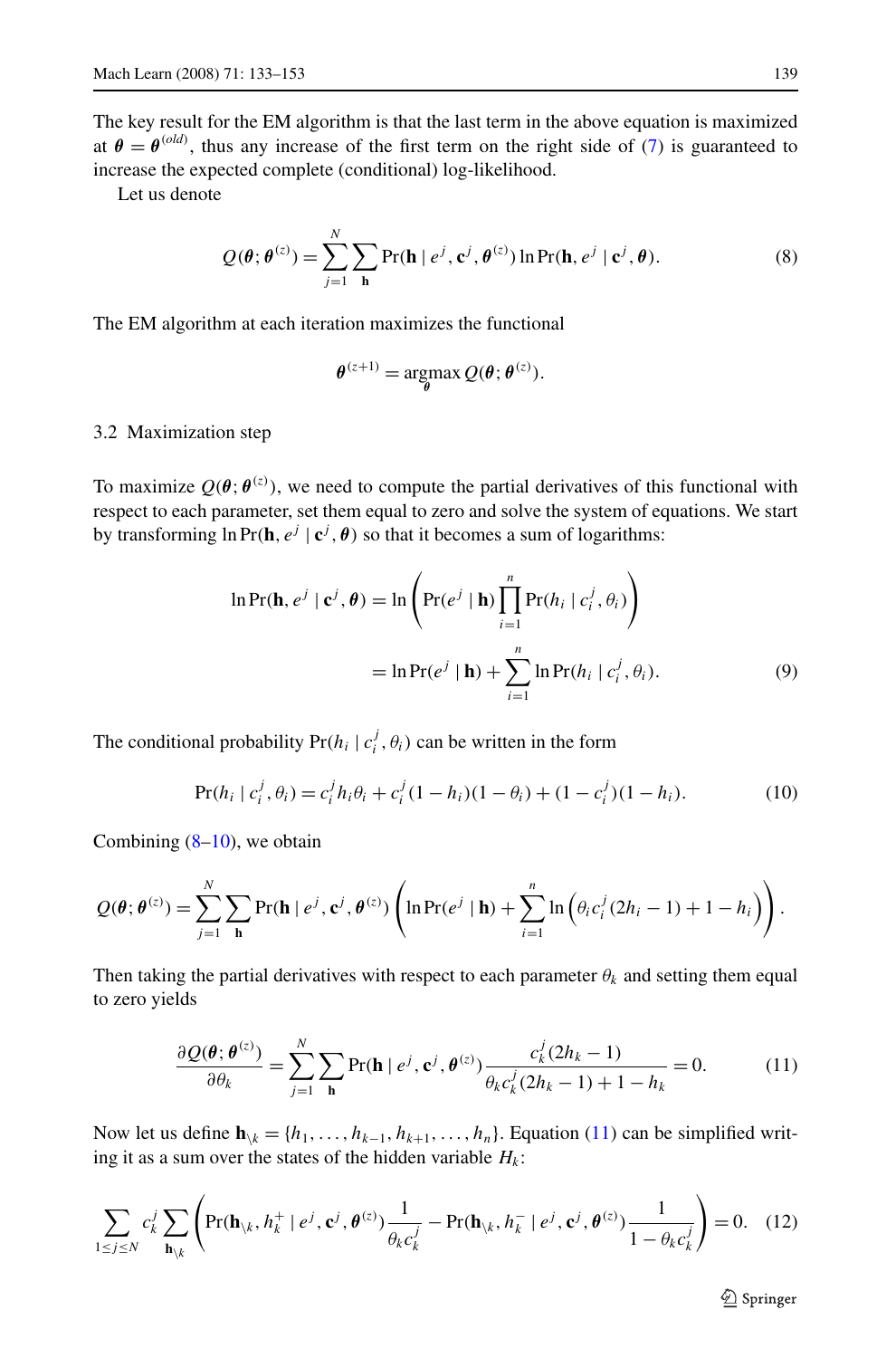<span id="page-7-0"></span>It can be shown that  $(12)$  is solved by

$$
\theta_{k} = \frac{\sum_{1 \leq j \leq N} \sum_{\mathbf{h}_{\setminus k}} \Pr(\mathbf{h}_{\setminus k}, h_{k}^{+} \mid e^{j}, \mathbf{c}^{j}, \boldsymbol{\theta}^{(z)})}{\sum_{1 \leq j \leq N} c_{k}^{j} \sum_{\mathbf{h}_{\setminus k}} (\Pr(\mathbf{h}_{\setminus k}, h_{k}^{+} \mid e^{j}, \mathbf{c}^{j}, \boldsymbol{\theta}^{(z)}) + \Pr(\mathbf{h}_{\setminus k}, h_{k}^{-} \mid e^{j}, \mathbf{c}^{j}, \boldsymbol{\theta}^{(z)}))}
$$
\n
$$
= \frac{\sum_{1 \leq j \leq N} \Pr(h_{k}^{+} \mid e^{j}, \mathbf{c}^{j}, \boldsymbol{\theta}^{(z)})}{\sum_{1 \leq j \leq N} c_{k}^{j}}.
$$
\n(13)

In the next subsection, we derive the expectation step, which corresponds to computing the conditional probabilities

$$
\Pr(h_k^+ \mid e^j, \mathbf{c}^j, \boldsymbol{\theta}^{(z)})
$$

for all  $k = 1, ..., n$ ,  $j = 1, ..., N$  where  $c_k^j = 1$ .

3.3 Expectation step

Using Bayes rule, we can write the conditional probability of **H** given the data sample  $\mathbf{x}^j$ and the parameters  $\boldsymbol{\theta}^{(z)}$  as follows:

$$
\Pr(\mathbf{h} \mid e^j, \mathbf{c}^j, \pmb{\theta}^{(z)}) = \frac{\Pr(e^j \mid \mathbf{h}) \prod_{i=1}^n \Pr(h_i \mid c_i^j, \pmb{\theta}^{(z)})}{\Pr(e^j \mid \mathbf{c}^j, \pmb{\theta}^{(z)})}.
$$

By marginalizing  $\mathbf{h}_{\setminus k}$  out we obtain the conditional probability of the hidden variable  $H_k$ being true:

$$
\Pr(h_k^+ \mid e^j, \mathbf{c}^j, \boldsymbol{\theta}^{(z)}) = \frac{\Pr(h_k^+ \mid c_k^j, \theta_k^{(z)})}{\Pr(e^j \mid \mathbf{c}^j, \boldsymbol{\theta}^{(z)})} \sum_{\mathbf{h}_{\setminus k}} \Pr(e^j \mid \mathbf{h}_{\setminus k}, h_k^+) \prod_{\substack{1 \le i \le n \\ i \ne k}} \Pr(h_i \mid c_i^j, \theta_i^{(z)}). \tag{14}
$$

Computing the probability  $Pr(h_k^+ | e^j, \mathbf{c}^j, \boldsymbol{\theta}^{(z)})$  from (14) in a straightforward way requires summing over  $2^n$  terms, which is computationally expensive. In Chen et al. ([1994\)](#page-19-0), Howard ([1972\)](#page-19-0) it was shown that using recursive methods the Poisson binomial distribution can be computed in a quadratic number of operations with respect to *n*. Therefore, expressing (14) in terms of the Poisson binomial probabilities is an obvious way to reduce the computational cost of the algorithm.

Let us define  $\hat{\boldsymbol{\theta}}_{(k=1)}^{(z)} = (\hat{\theta}_1^{(z)}, \dots, \hat{\theta}_n^{(z)})$  where

$$
\hat{\theta}_{k}^{(z)} = 1 \quad \text{and} \quad \hat{\theta}_{i}^{(z)} = \theta_{i}^{(z)}, \quad \forall_{i \neq k}.
$$

Using the defined vector  $\hat{\theta}_{(k=1)}^{(z)}$  and  $Pr(h_k^+ | c_k^j, \theta_k^{(z)}) = c_k^j \theta_k^{(z)}$ , (14) takes the form

$$
\Pr(h_k^+ \mid e^j, \mathbf{c}^j, \boldsymbol{\theta}^{(z)}) = \frac{c_k^j \theta_k^{(z)} \Pr(e^j \mid \mathbf{c}^j, \hat{\boldsymbol{\theta}}_{(k=1)}^{(z)})}{\Pr(e^j \mid \mathbf{c}^j, \boldsymbol{\theta}^{(z)})}.
$$
(15)

Now, we can express the obtained result in terms of the Poisson binomial probabilities. First, let us define

$$
\mathbf{p}^{(z,j)} = (p_1^{(z,j)}, \dots, p_n^{(z,j)}) \text{ where } p_i^{(z,j)} = \theta_i^{(z)} c_i^j,
$$
  
\n
$$
\hat{\mathbf{p}}_{(k=1)}^{(z,j)} = (\hat{p}_1^{(z,j)}, \dots, \hat{p}_n^{(z,j)}) \text{ where } \hat{p}_k = 1 \text{ and } \hat{p}_i^{(z,j)} = \theta_i^{(z)} c_i^j, \forall_{i \neq k}.
$$

 $\mathcal{D}$  Springer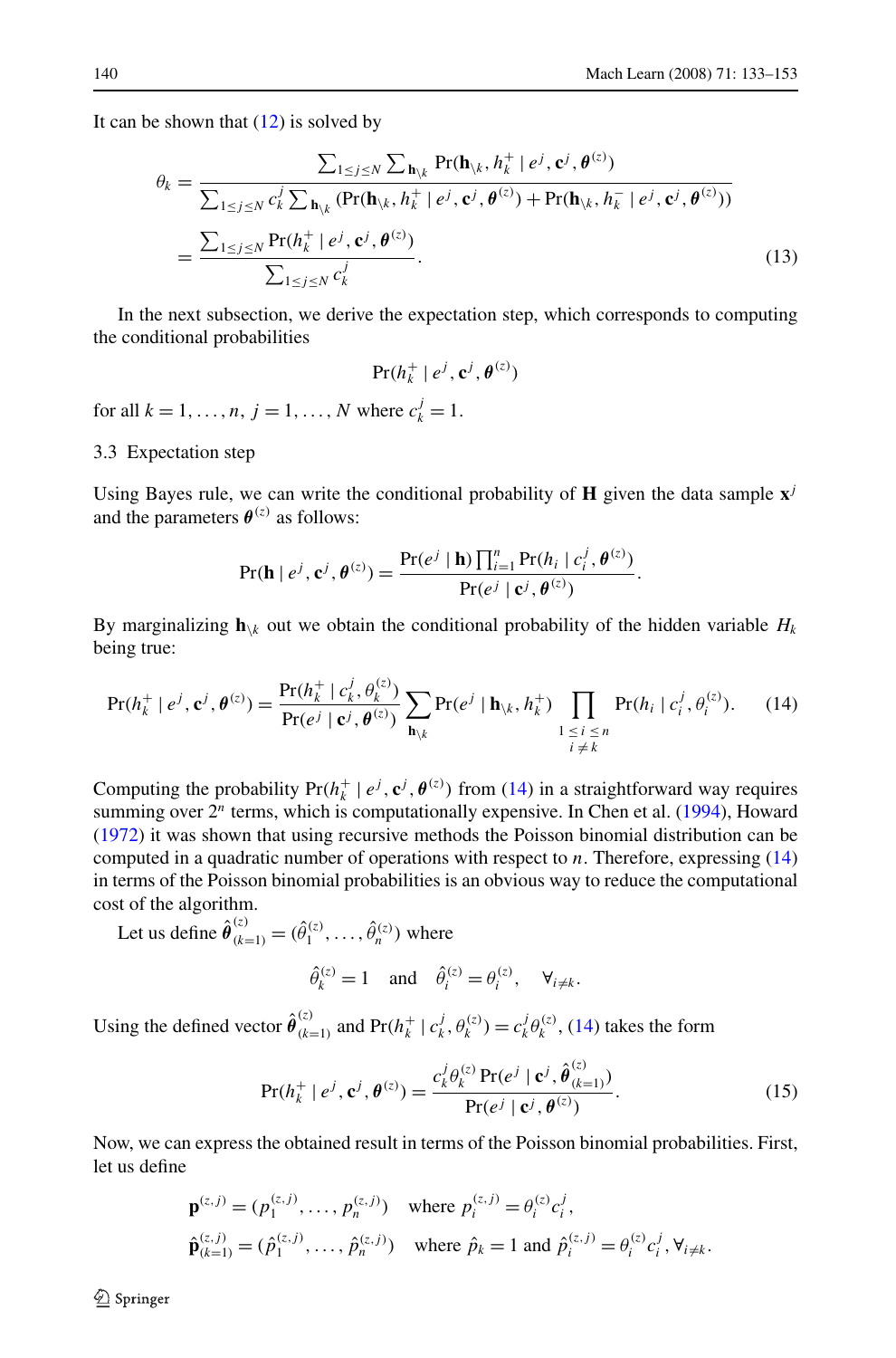<span id="page-8-0"></span>From the following property of the Poisson binomial distribution (Darroch [1964](#page-19-0)):

$$
\mathbf{B}(i; \mathbf{p}) = \mathbf{B}(i; \mathbf{p}_{\backslash k})(1 - p_k) + \mathbf{B}(i - 1; \mathbf{p}_{\backslash k})p_k
$$
\n(16)

it follows that

$$
B(i; \hat{p}_{(k=1)}^{(z,j)}) = B(i-1; p_{\backslash k}^{(z,j)}).
$$
 (17)

Using the identity  $(17)$  and Proposition [2,](#page-4-0) the left hand side of  $(15)$  can be expressed in terms of the Poisson binomial probabilities as follows:

$$
\Pr(h_k^+ \mid e^j, \mathbf{c}^j, \theta^{(z)}) = \begin{cases} \frac{p_k^{(z,j)} \sum_{i=0}^{n-1} \mathbf{B}(i; \mathbf{p}_{\backslash k}^{(z,j)}) \gamma_{i+1}}{\sum_{i=0}^n \mathbf{B}(i; \mathbf{p}^{(z,j)}) \gamma_i} & \text{if } e^j = 1, \\ \frac{p_k^{(z,j)} (1 - \sum_{i=0}^{n-1} \mathbf{B}(i; \mathbf{p}_{\backslash k}^{(z,j)}) \gamma_{i+1})}{1 - \sum_{i=0}^n \mathbf{B}(i; \mathbf{p}^{(z,j)}) \gamma_i} & \text{if } e^j = 0. \end{cases}
$$
(18)

Summarizing, the  $(z + 1)$ th iteration of the EM algorithm for symmetric causal independence models is given by:

*Expectation step*: For every instance  $\mathbf{x}^{j} = (\mathbf{c}^{j}, e^{j})$  with  $j = 1, ..., N$ , we form

$$
\mathbf{p}^{(z,j)} = (p_1^{(z,j)}, \dots, p_n^{(z,j)}) \quad \text{where } p_i^{(z,j)} = \theta_i^{(z)} c_i^j.
$$

Subsequently, the probability  $P(h_k^+ | c^j, e^j, \theta^{(z)})$  is computed from (18) for each hidden variable  $H_k$ ,  $k = 1, \ldots, n$ .

*Maximization step*: Update the parameter estimates using ([13](#page-7-0)).

The expectation and maximization steps are repeated until a convergence criterion is satisfied.

## 3.4 Computational complexity of the expectation step

The computation of the conditional probabilities in the E-step is a probabilistic inference task; therefore, it can be performed by an inference algorithm. One way to perform an efficient inference in causal independence models is first to transform the models using parent divorcing (Olesen et al. [1989](#page-19-0)) or temporal transformation (Heckerman [1993](#page-19-0)) techniques and then to apply an exact inference algorithm. Zagorecki et al. ([2006\)](#page-20-0) used the latter technique to transform the probabilistic causal independence models, the models where the combination function does not need to be deterministic, to make inference efficient and applied the standard EM algorithm to learn the parameters. Another way to perform efficient inference in causal independence models is the  $VE<sub>1</sub>$  algorithm (Zhang and Poole [1996](#page-20-0)), which factorizes the conditional probabilities into a combination of smaller factors to obtain a finer-grain factorization of the joint probability and makes use of this factorization. Using one of the transformation techniques or the  $VE<sub>1</sub>$  algorithm, the conditional probability  $Pr(h_k^+ \mid e^j, \mathbf{c}^j, \theta^{(z)})$  can be computed in quadratic number of operations with respect to *n*; however, there was no investigation how these methods can be used for parameter learning in causal independence models.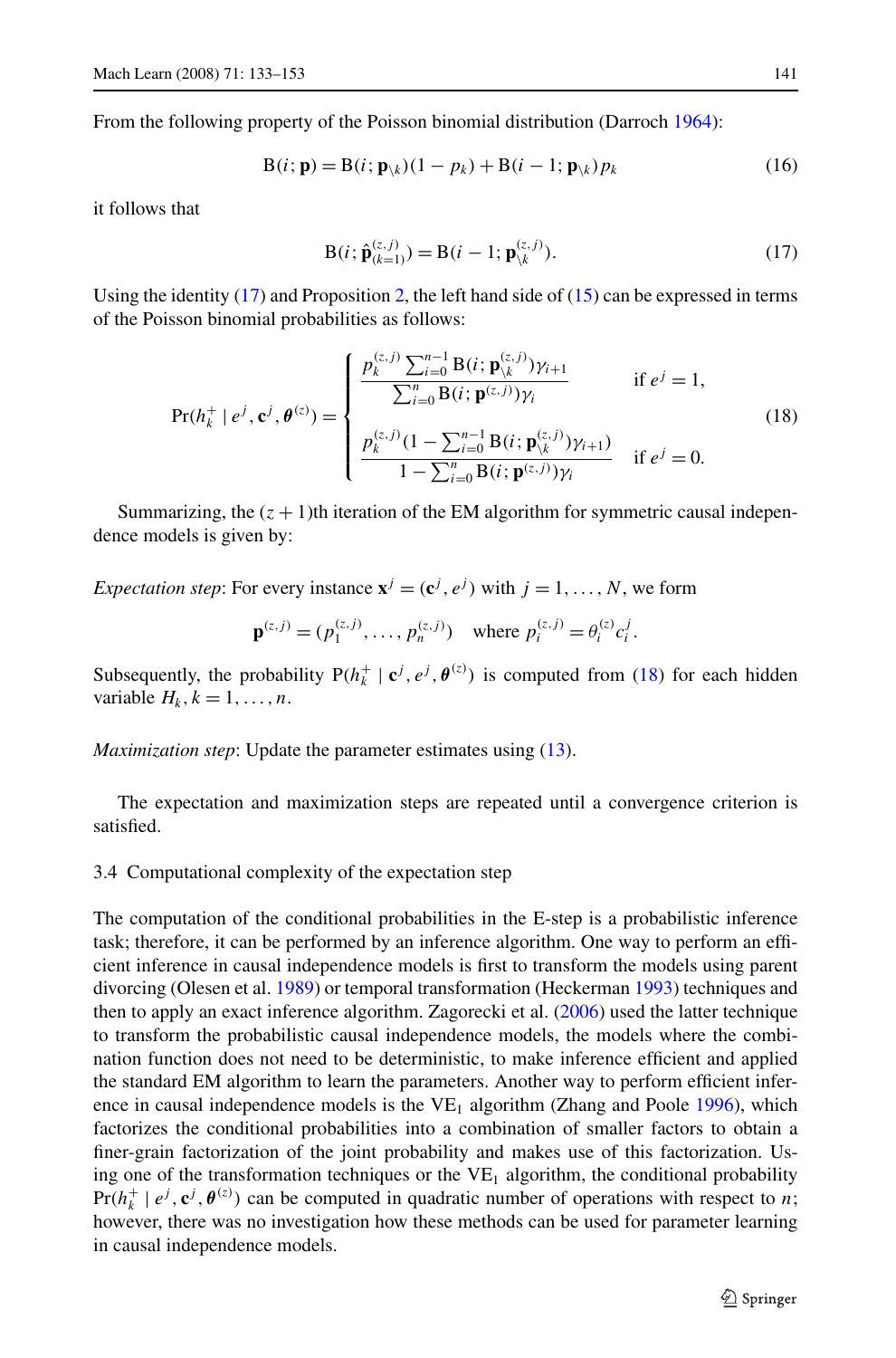<span id="page-9-0"></span>The Poisson binomial distribution and, consequently, the conditional probability  $Pr(h_k^+ | h_k)$  $e^{j}$ ,  $\mathbf{c}^{j}$ ,  $\mathbf{\theta}^{(z)}$ ) can be computed in quadratic time with respect to *n* using recursive methods, and estimated in linear time with respect to *n* using approximation and bounding techniques (see Jurgelenaite et al. [2006](#page-19-0), for a review of these techniques). A naive computation of the exact probabilities  $Pr(h_k^+ | e^j, c^j, \theta^{(z)})$  in the expectation step requires  $O(n^3)$  operations for every data instance  $\mathbf{x}^j = (e^j, \mathbf{c}^j)$  at every iteration of the algorithm. For a problem with a large number of causes *n*, this cubic complexity can become a computational bottleneck. Using the theory of the Poisson binomial distribution, however, the computational complexity can be reduced to  $O(n<sub>*</sub><sup>2</sup>)$  operations, where  $n<sub>*</sub>$  is the number of probabilistic parameters  $p_i^{(z,j)}$ ,  $i = 1, ..., n$  such that  $0 < p_i^{(z,j)} < 1$ . See the [Appendix](#page-17-0) for details.

## **4 Analysis of the maxima of the log-likelihood function**

Generally, there is no guarantee that the EM algorithm will converge to a global maximum of the log-likelihood. In this section, we investigate the maxima of the conditional loglikelihood function for symmetric causal independence models.

4.1 Noisy OR and noisy AND models

In this section, we show that the conditional log-likelihood for the noisy OR and the noisy AND models has only global maxima. Since the conditional log-likelihood function for these models is not necessarily concave, we use a monotonic transformation to prove the absence of the stationary points other than global maxima.

First, we establish a connection between the maxima of the log-likelihood function and the maxima of the corresponding composite function.

**Proposition 3** (Global optimality condition for concave functions (Boyd and Vandenberghe [2004\)](#page-19-0)) *Suppose*  $h(\mathbf{q}) : \mathbf{Q} \to \mathbb{R}$  *is concave and differentiable on*  $\mathbf{Q}$ . *Then*,  $\mathbf{q}^* \in \mathbf{Q}$  *is a global maximum if and only if*

$$
\nabla h(\mathbf{q}^*) = \left(\frac{\partial h(\mathbf{q}^*)}{\partial q_1}, \dots, \frac{\partial h(\mathbf{q}^*)}{\partial q_n}\right)^T = \mathbf{0}.
$$

Further, we consider the function

$$
CLL(\theta) = h(q(\theta)).
$$

Let  $CLL(\theta)$  and  $h(\mathbf{q}(\theta))$  be twice differentiable functions, and let  $\mathbf{q}(\theta)$  be a differentiable, injective function where  $\theta(\mathbf{q})$  is its inverse. Then, the following relationship between the stationary points of the functions *CLL* and *h* holds.

**Lemma 1** *Suppose*,  $\theta^*$  *is a stationary point of CLL* $(\theta)$ *. Then, there is a corresponding point*  $q(\theta^*)$  which is a stationary point of  $h(q(\theta))$ .

*Proof* Since the function **q**( $\theta$ ) is differentiable and injective, its Jacobian matrix  $\frac{\partial(q_1,...,q_n)}{\partial(\theta_1,...,\theta_n)}$ is positive definite. Therefore, from the chain rule it follows that if  $\nabla CLL(\theta^*) = \mathbf{0}$ , then  $\nabla h(\mathbf{q}(\boldsymbol{\theta}^*)) = \mathbf{0}.$  $() = 0.$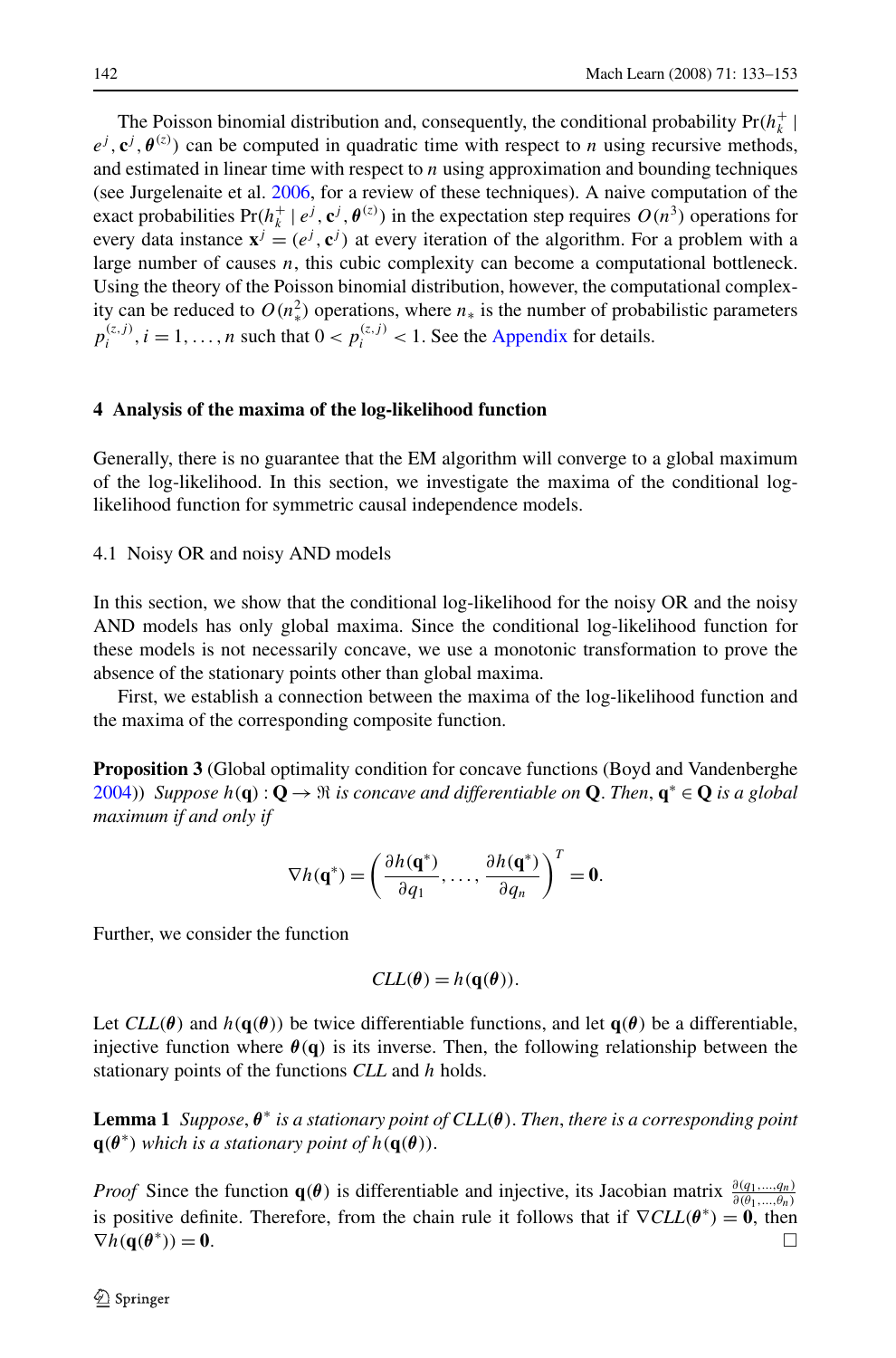<span id="page-10-0"></span>**Proposition 4** *If*  $h(\mathbf{q}(\theta))$  *is concave and*  $\theta^*$  *is a stationary point of CLL* $(\theta)$ *, then*  $\theta^*$  *is a global maximum*.

*Proof* If  $\theta^*$  is a stationary point, then from Lemma [1](#page-9-0) it follows that  $\mathbf{q}(\theta^*)$  is also stationary. From the global optimality condition for concave functions, the stationary point  $q(\theta^*)$  is a maximum of  $h(\mathbf{q}(\theta))$ ; thus, from the definition of global maximum, we get that for all  $\theta$ 

$$
CLL(\theta) = h(\mathbf{q}(\theta)) \le h(\mathbf{q}(\theta^*)) = CLL(\theta^*).
$$

Given Proposition 4, the absence of local optima can be proven by introducing such a monotonic transformation  $\mathbf{q}(\theta)$  that the composite function  $h(\mathbf{q}(\theta))$  would be concave. It is well known that the log-likelihood function for logistic regression is concave, i.e. has no local optima. We will use transformations that allow us to write the log-likelihood for the noisy OR and the noisy AND models in a similar form as that of the logistic regression model.

The conditional probability of the effect in the noisy OR model can be written as:

$$
Pr(e^+ | \mathbf{c}, \theta) = 1 - \prod_{i=1}^n Pr(h_i^- | c_i) = 1 - \prod_{i=1}^n (1 - \theta_i)^{c_i} = 1 - \exp\left(\sum_{i=1}^n \ln(1 - \theta_i)c_i\right).
$$

Let us choose a monotonic transformation  $q_i = -\ln(1 - \theta_i)$ ,  $i = 1, \ldots, n$ . Then, the conditional probability of the effect in the noisy OR model equals

$$
Pr(e^+ | \mathbf{c}, \mathbf{q}) = 1 - e^{-\mathbf{q}^T \mathbf{c}}.
$$

Let us define  $z^j = \mathbf{q}^T \mathbf{c}^j$  and  $f(z^j) = Pr(e^+ | \mathbf{c}^j, \mathbf{q})$ , then the function *h* reads

$$
h(\mathbf{q}) = \sum_{j=1}^{N} e^{j} \ln f(z^{j}) + (1 - e^{j}) \ln(1 - f(z^{j})).
$$
 (19)

Since  $f'(z^j) = 1 - f(z^j)$ , the first derivative of *h* is

$$
\frac{\partial h(\mathbf{q})}{\partial \mathbf{q}} = \sum_{j=1}^{N} \frac{f'(z^j)(e^j - f(z^j))}{f(z^j)(1 - f(z^j))} \mathbf{c}^j = \sum_{j=1}^{N} \frac{e^j - f(z^j)}{f(z^j)} \mathbf{c}^j.
$$

To prove that the function *h* is concave, we need to prove that its Hessian matrix is negative semidefinite. The Hessian matrix of *h* reads

$$
\frac{\partial^2 h(\mathbf{q})}{\partial \mathbf{q}\partial \mathbf{q}^T} = -\sum_{j=1}^N \frac{1 - f(z^j)}{f(z^j)^2} e^j \mathbf{c}^j \mathbf{r}^T \le 0.
$$

As the Hessian matrix of *h* is negative semidefinite, the function *h* is concave. Therefore, from Proposition 4 it follows that every stationary point of the log-likelihood function for the noisy OR model is a global maximum.

The conditional probability of the effect in the noisy AND model can be written as:

$$
Pr(e^+ | \mathbf{c}, \boldsymbol{\theta}) = \prod_{i=1}^n Pr(h_i^+ | c_i) = \prod_{i=1}^n \theta_i^{c_i} = \exp\left(\sum_{i=1}^n \ln \theta_i c_i\right).
$$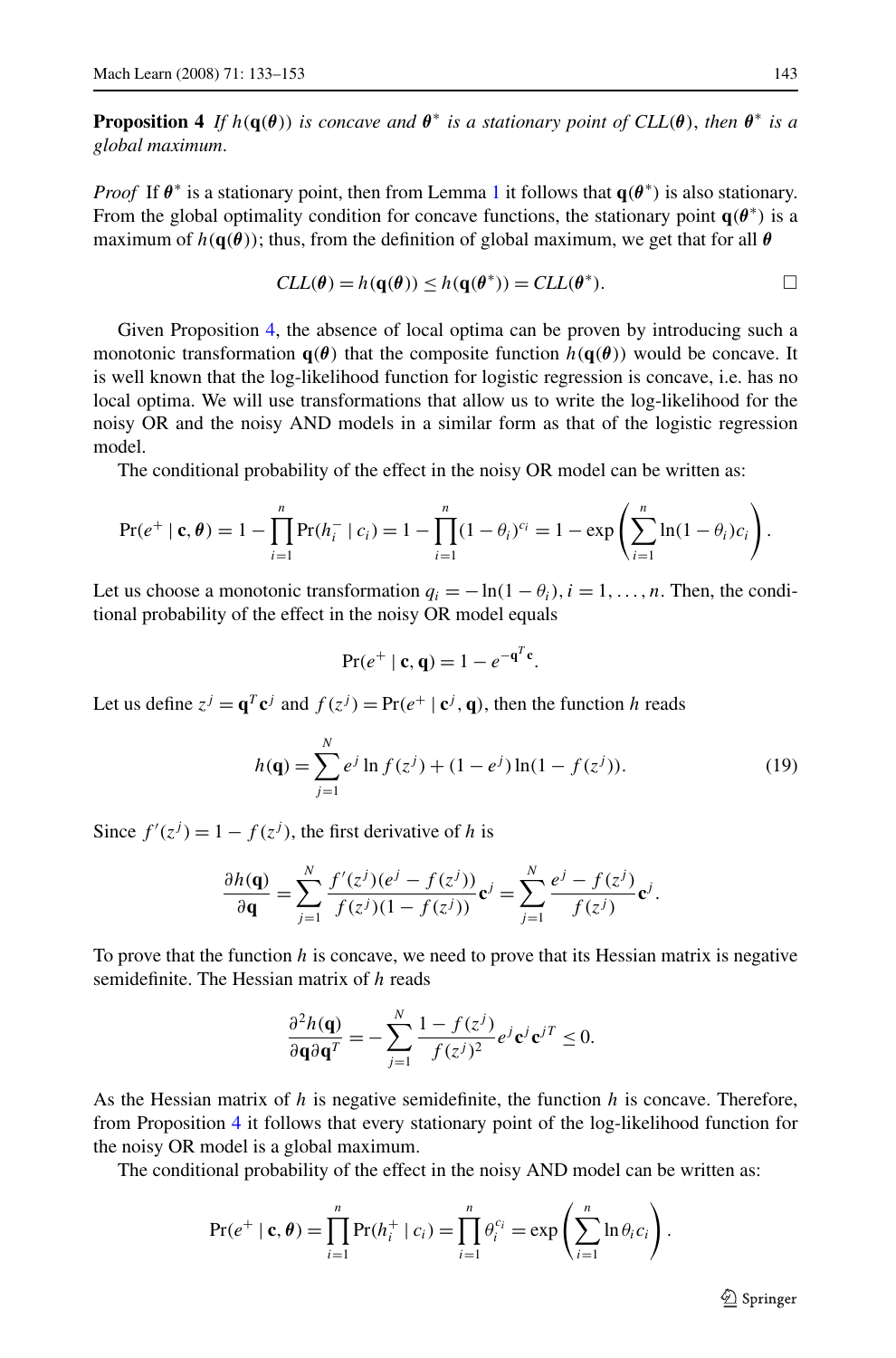<span id="page-11-0"></span>Let us choose a monotonic transformation  $q_i = \ln \theta_i$ ,  $i = 1, \ldots, n$ . Then the conditional probability of the effect in the noisy AND model equals

$$
Pr(e^+ | \mathbf{c}, \mathbf{q}) = e^{\mathbf{q}^T \mathbf{c}}.
$$

Let us define  $z^j = q^T c^j$  and  $f(z^j) = Pr(e^+ | c^j, q)$ . The function *h* is the same as for the noisy OR model in [\(19\)](#page-10-0). Combined with  $f'(z^j) = f(z^j)$ , it yields the first derivative of *h* 

$$
\frac{\partial h(\mathbf{q})}{\partial \mathbf{q}} = \sum_{j=1}^{N} \frac{f'(z^j)(e^j - f(z^j))}{f(z^j)(1 - f(z^j))} \mathbf{c}^j = \sum_{j=1}^{N} \frac{e^j - f(z^j)}{1 - f(z^j)} \mathbf{c}^j
$$

and Hessian matrix

$$
\frac{\partial^2 h(\mathbf{q})}{\partial \mathbf{q} \partial \mathbf{q}^T} = -\sum_{j=1}^N \frac{f(z^j)}{(1 - f(z^j))^2} (1 - e^j) \mathbf{c}^j \mathbf{c}^{jT} \le 0.
$$

Hence, the function *h* is concave, and the log-likelihood for the noisy AND model has no other stationary points than global maxima.

## 4.2 General case

The EM algorithm is guaranteed to converge to the local maxima or saddle points. Thus, we can only be sure that the global maximum, i.e. a point  $\theta^*$  such that  $CLL(\theta^*) \geq CLL(\theta)$  for all  $\theta^* \neq \theta$ , will be found if the log-likelihood has neither saddle points nor local maxima. However, the log-likelihood function for a causal independence model with any symmetric Boolean function does not always fulfill this requirement as is shown in the following counterexample.

*Example 1* Let us assume a data set  $\mathbf{D} = \{(1, 1, 1, 1), (1, 0, 1, 0)\}$  and the interaction function  $\epsilon_1$ , i.e.  $\gamma_1 = 1$  and  $\gamma_0 = \gamma_2 = \gamma_3 = 0$ . To learn the unknown parameters in the model describing this interaction, we have to maximize the conditional log-likelihood function

$$
CLL(\theta) = \ln[\theta_1(1 - \theta_2)(1 - \theta_3) + (1 - \theta_1)\theta_2(1 - \theta_3) + (1 - \theta_1)(1 - \theta_2)\theta_3]
$$

$$
+ \ln[1 - \theta_1(1 - \theta_3) - (1 - \theta_1)\theta_3].
$$

Depending on the choice for initial parameter settings *θ(*0*)* , the EM algorithm converges to one of the maxima:

$$
CLL(\theta)_{\text{max}} = \begin{cases} 0 & \text{at } \theta = (0, 1, 0), \\ -1.386 & \text{at } \theta \in \{(\theta_1, 0, \frac{1}{2}), (\frac{1}{2}, 0, \theta_3)\}. \end{cases}
$$

Obviously, only the point  $\theta = (0, 1, 0)$  is a global maximum of the log-likelihood function while the other obtained points are local maxima.

The existence of local maxima can also be shown graphically. Let us take the two points  $\theta' = (0, 1, 0)$  and  $\theta'' = (\frac{4}{5}, 0, \frac{1}{2})$ , then the resulting log-likelihood given the convex combinations of  $\theta'$  and  $\theta''$ :

$$
CLL(\lambda \theta' + (1 - \lambda)\theta'')
$$
,  $\lambda \in [0, 1]$ 

is convex as shown in Fig. [2](#page-12-0).

The discussed counterexample proves that in the general case the EM algorithm for symmetric causal independence models does not necessarily converge to a global maximum.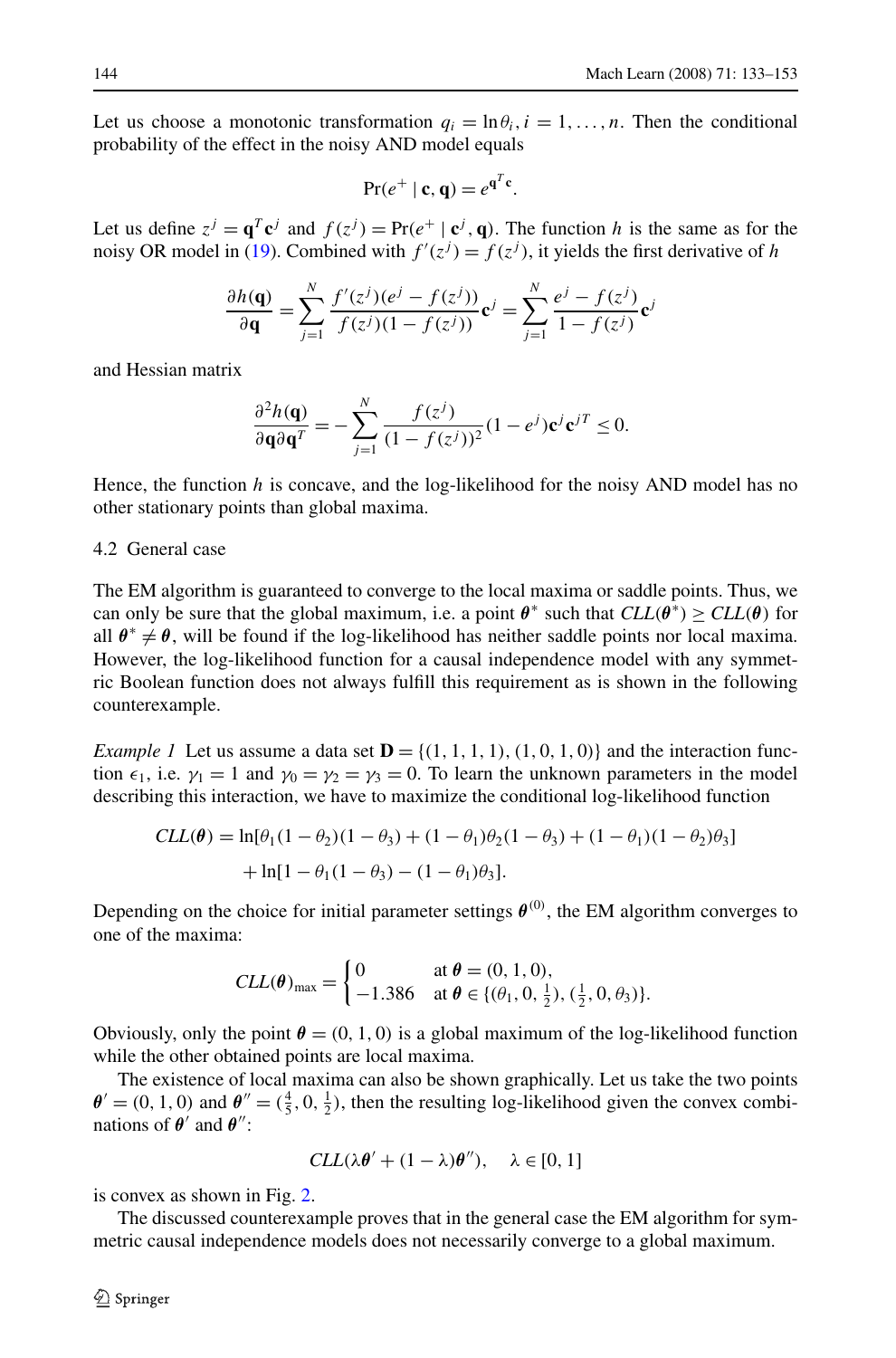<span id="page-12-0"></span>

## **5 Experimental results**

The EM algorithm developed in this paper allows us to assess the practical significance of symmetric causal independence models. To do so, we evaluated symmetric causal independence models on the basis of their classification performance.

For our experiments, we chose to use two data sets that are different in their causal interpretation and size. The non-Hodgkin lymphoma data set consists of the factors that influence the result of the treatment, and, for this reason, the models learned from this data set can be argued to follow the causal interpretation. The second data set consisting of Reuters news stories does not follow the causal interpretation. This data set is important because of its size; experiments on the Reuters data collection allowed us to test the EM algorithm on large symmetric causal independence models where the number of cause variables for some document classes is in the hundreds.

## 5.1 Evaluation scheme

We modelled the interaction among cause and effect variables by means of Boolean threshold functions, which seem to be the most probable interaction functions for the given domains. However, the models of document classes in Reuters data set had tens or even hundreds of causes, making learning the models with all threshold functions computationally expensive. Therefore, for this data collection, we only learned the models with the threshold functions  $\tau_2$ ,  $\tau_3$ ,  $\tau_4$ , the closest threshold functions to the OR function, which was shown to perform well on this data collection (Vomlel [2006](#page-20-0)). To give a feeling to what extent classification performance of symmetric causal independence models is influenced by the choice of an interaction function, we report all results obtained.

Given the model parameters  $\theta$ , the testing data  $D_{test}$  and the classification threshold  $\frac{1}{2}$ , the classifications and misclassifications for both classes are computed. Let *tp (true positives)* stand for the number of data samples  $(\mathbf{c}^j, e^{j+}) \in \mathbf{D}_{test}$  for which  $\Pr(e^+ | \mathbf{c}^j, \theta) \ge \frac{1}{2}$ , and *fn (false negatives)* stand for the number of data samples  $(c^j, e^{j+}) \in D_{test}$  for which  $Pr(e^+ | \mathbf{c}^j, \theta) < \frac{1}{2}$ . Likewise, *tn (true negatives)* is the number of data samples  $(\mathbf{c}^j, e^{j-}) \in$ **D**<sub>*test*</sub> for which  $Pr(e^+ | e^j, \theta) < \frac{1}{2}$ , and *fp (false positives)* is the number of data samples  $($ **c**<sup>*j*</sup>  $, e^{j-}$  $)$  ∈ **D**<sub>*test*</sub> for which Pr( $e^+$  | **c**<sup>*j*</sup>  $, \theta$ ) ≥  $\frac{1}{2}$ . To evaluate the classification performance we used *accuracy*, which is a measure of correctly classified cases,

$$
\eta = \frac{tp + tn}{tp + tn + fn + fp},
$$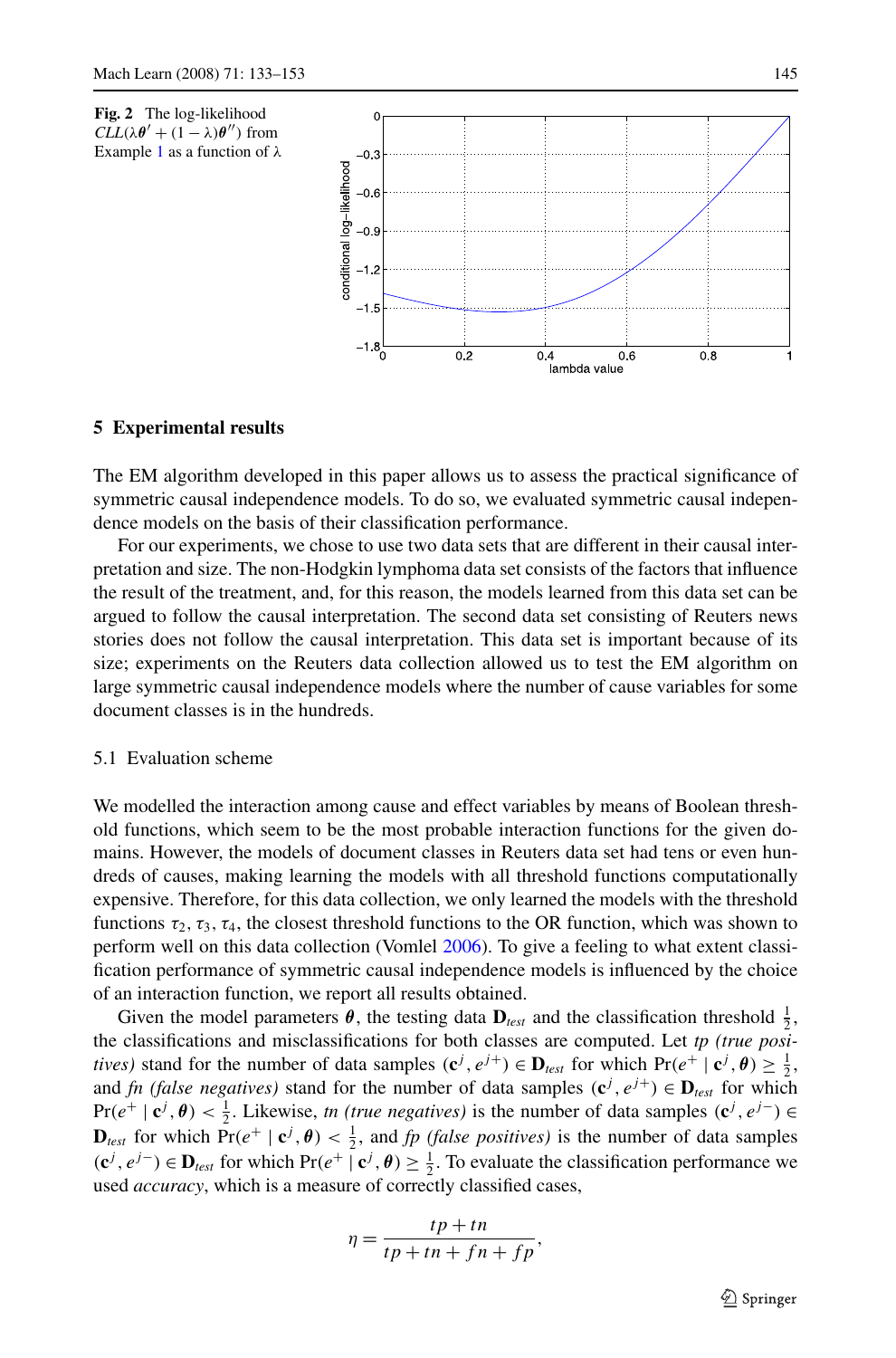*F*-measure, which combines *precision*  $\pi = \frac{tp}{tp+fp}$  and *recall*  $\rho = \frac{tp}{tp+fn}$ ,

$$
F = \frac{2\pi\rho}{\pi + \rho},
$$

and *area under the ROC curve*, which is estimated by a generalization of the Mann-Whitney U statistic (Bamber [1975\)](#page-19-0):

$$
AUC = \frac{\sum_{(e^i, e^{i+}) \in \mathbf{D}_{test}} \sum_{(e^j, e^{j-}) \in \mathbf{D}_{test}} (\mathbf{I}_{\{Pr(e^+|e^j) > Pr(e^+|e^j)\}} + \frac{1}{2} \mathbf{I}_{\{Pr(e^+|e^j) = Pr(e^+|e^j)\}})}{(tp + fn)(tn + fp)},
$$

where  $I_{\{i\}}$  denotes the indicator variable whose value is one if its argument is true and zero otherwise.

To measure the significance of any difference between the classification performance of symmetric causal independence models and other classifiers, we used the exact version of McNemar's test (Salzberg [1997\)](#page-20-0). Let *n* be the number of cases for which the two classifiers produce different output, and let *s* be the number of cases where the output of the classifier with higher accuracy was correct, while the output of the other classifier was wrong. Under the null hypothesis that the two classifiers perform equally well, we computed the two-sided p-value

$$
p = 2\sum_{i=s}^{n} \frac{n!}{i!(n-i)!} (0.5)^n.
$$

#### 5.2 Non-Hodgkin lymphoma data set

This data set contains data from the patients with gastric non-Hodgkin lymphoma (NHL) collected by clinical experts from the Netherlands Cancer Institute (see Lucas et al. [1998](#page-19-0), for a thorough description of the disease and collected data).

Gastric non-Hodgkin lymphoma is a type of cancer of the lymphatic system, the diseasefighting network spread throughout the body, which originates in the stomach. Response to treatment is one of the most important prognostic indicators of a long-term disease-free survival, particularly in patients with aggressive NHL (Bast et al. [2000\)](#page-19-0). We learned the symmetric causal independence model that models the interaction between the early outcome of the treatment and the pretreatment prognostic factors. The early outcome of the treatment, i.e. the effect in the model, denotes the endoscopically verified result of the treatment, six to eight weeks after treatment; the positive state of this variable, complete remission, defines a situation in which all clinical signs of disease disappear with the treatment. The following pretreatment prognostic factors are available: (1) age; (2) general health status; (3) bulky disease; (4) histological classification; (5) stage of the cancer; (6) clinical signs (hemorrhage, perforation, obstruction due to the disease). The prognostic factors correspond to the cause variables in the model.

Based on medical literature, we converted the data to binary form and defined each variable such that a false state corresponds to a risk factor that accounts for impaired complete remission rate. The resulting model is shown in Fig. [3](#page-14-0); the name of the variable indicates a true state of the cause or effect. To learn the parameters of the model we used 125 patient cases with no missing data. 95 of the patients had complete remission six to eight weeks after the treatment, the other 30 patients failed to achieve complete remission. As the data set is small, we could use a leave-one-out cross-validation scheme both to test the performance of the model and to avoid data overfitting. Classification performance measures for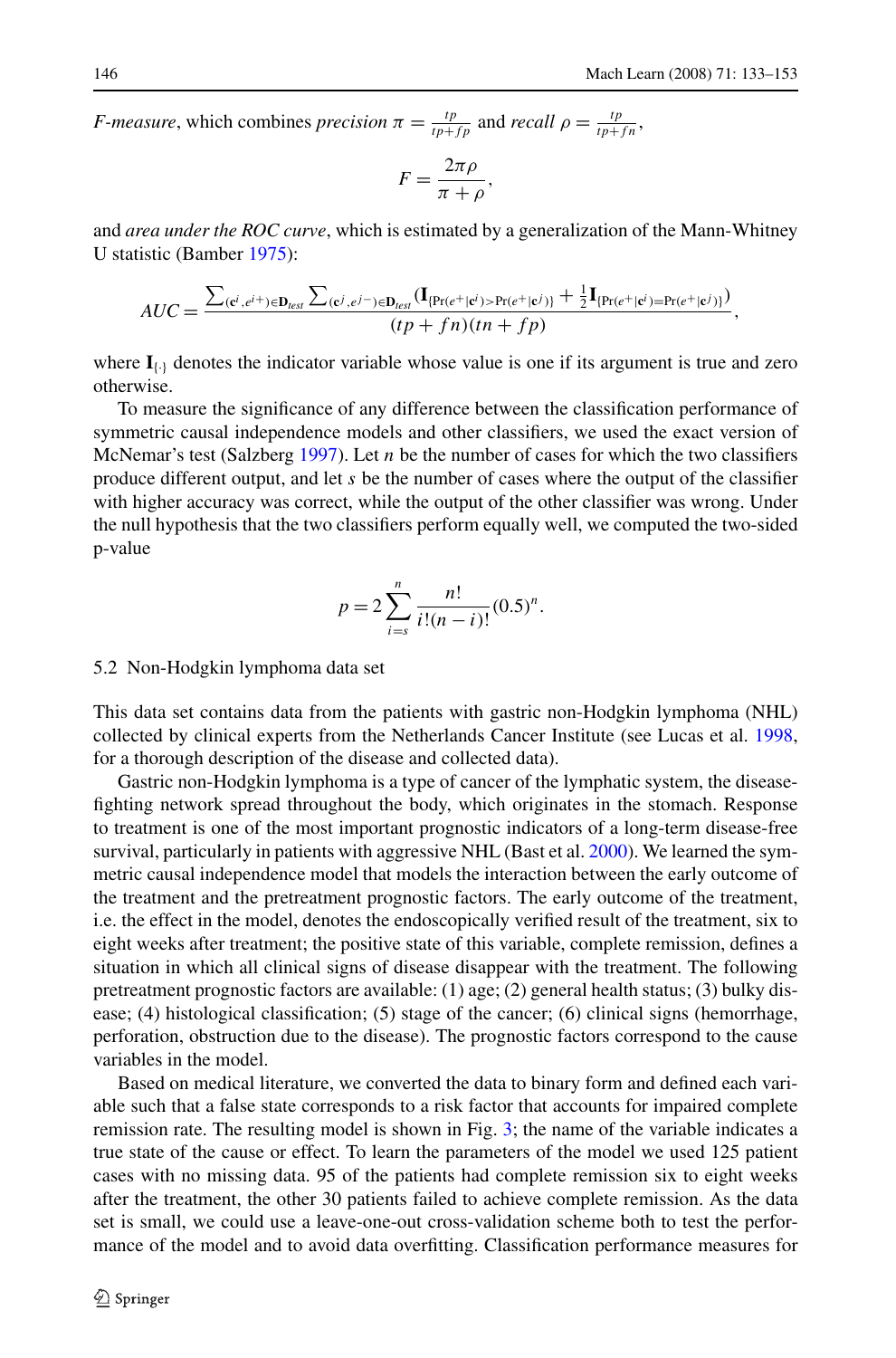<span id="page-14-0"></span>

**Fig. 3** Causal independence model modelling complete remission following the treatment of non-Hodgkin lymphoma. The variable 'Young age' represents a patient younger than 60 years, the variable 'Early stage' stands for the first clinical stage of NHL, and the variable 'No clinical presentation' represents a patient who has no hemorrhage, no perforation and no obstruction

| Classifier                 | Accuracy $(\% )$ | F-measure | AUC   |
|----------------------------|------------------|-----------|-------|
| SCIM, $\tau_1$ (noisy OR)  | 75.2             | 0.854     | 0.785 |
| SCIM, $\tau_2$             | 83.2             | 0.896     | 0.832 |
| SCIM, $\tau_3$             | 82.4             | 0.891     | 0.834 |
| SCIM, $\tau_4$             | 78.4             | 0.857     | 0.775 |
| SCIM, $\tau$ <sub>5</sub>  | 71.2             | 0.795     | 0.733 |
| SCIM, $\tau_6$             | 56.8             | 0.625     | 0.661 |
| SCIM, $\tau_7$ (noisy AND) | 36.8             | 0.288     | 0.584 |

**Table 1** Classification performance measures for symmetric causal independence models (SCIMs) with the interaction function  $\tau_k$ ,  $k = 1, \ldots, 7$  for the non-Hodgkin lymphoma data set

symmetric causal independence models with the interaction function  $\tau_k$ ,  $k = 1, \ldots, 7$  are reported in Table 1. The results indicate that the interaction between the pretreatment variables and the outcome of the treatment is best modelled by the interaction function  $\tau_2$ . Note that the symmetric causal independence model with the function  $\tau_2$  outperforms the noisy OR model, while the noisy AND model is a poor choice to model the given problem.

To compare symmetric causal independence models with other classification algorithms, we evaluated the classification performance of a few widely-used classifiers. The experiments were performed using the Weka system with its default settings (Witten and Frank [2005\)](#page-20-0). The results reported in Table [2](#page-15-0) show that the classification performance of the symmetric causal independence model with the function  $\tau_2$  is very similar to that of naive Bayes, logistic regression and multilayer perceptron. However, this symmetric causal independence model outperformed the noisy OR model, decision tree and support vector machine with two-sided p-values of 0.0063, 0.0042 and 0.0923, respectively.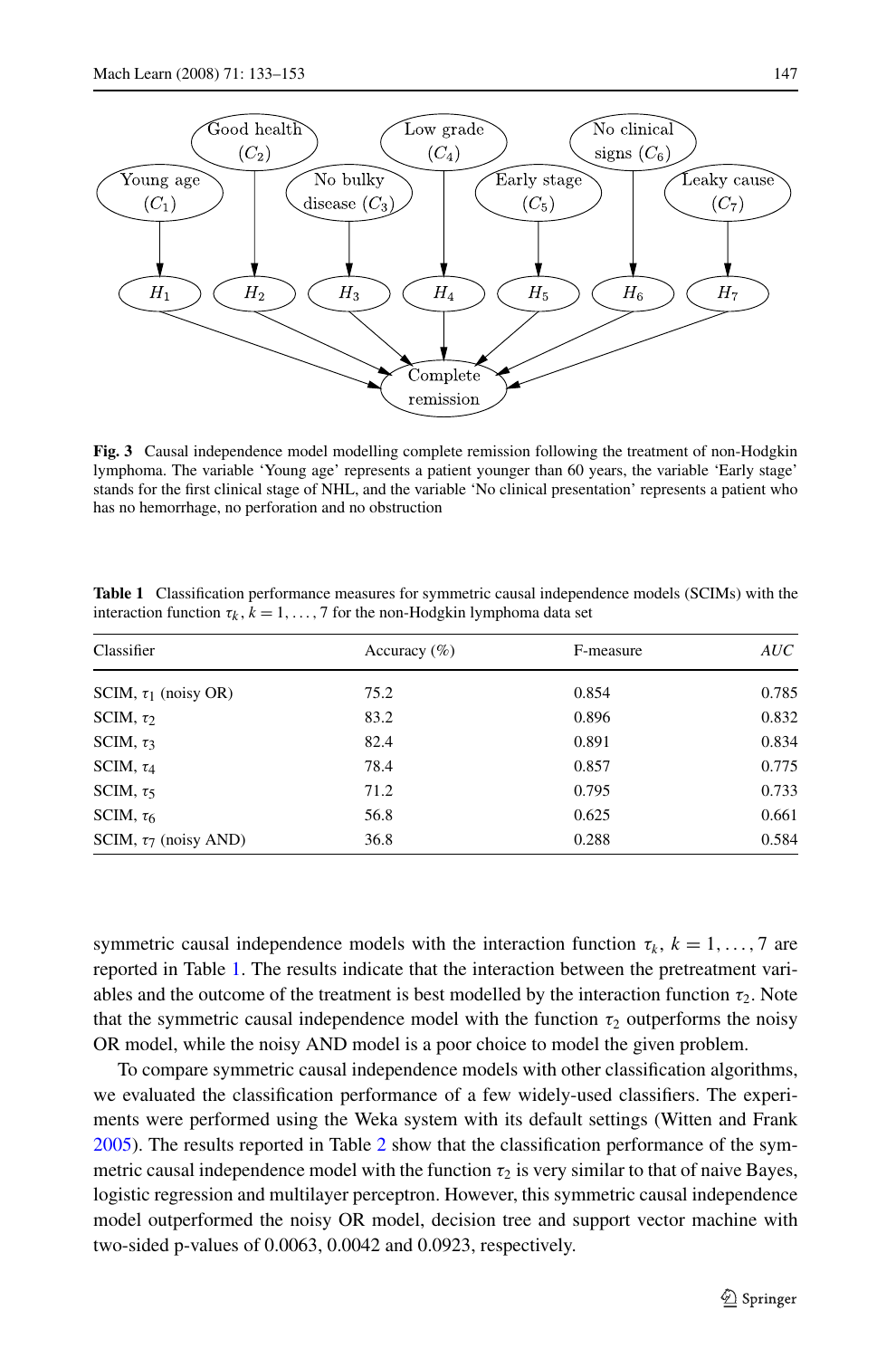| Accuracy $(\% )$ | F-measure | AUC   |  |
|------------------|-----------|-------|--|
| 83.2             | 0.896     | 0.832 |  |
| 84.0             | 0.899     | 0.821 |  |
| 82.4             | 0.885     | 0.823 |  |
| 82.4             | 0.885     | 0.780 |  |
| 73.6             | 0.832     | 0.708 |  |
| 77.6             | 0.861     | 0.625 |  |
|                  |           |       |  |

<span id="page-15-0"></span>Table 2 Classification performance measures for different classifiers for the non-Hodgkin lymphoma data set

## 5.3 Reuters data set

For the second part of our experiments, we use the Reuters-21578 text categorization col-lection containing the Reuters news stories preprocessed by Karčiauskas ([2002\)](#page-19-0). The comparison of the noisy OR model and a few widely-used classifiers on this data collection was reported in Vomlel ([2006\)](#page-20-0), and the results showed the competitive performance of the noisy OR model. Therefore, we aim to show that extended symmetric causal independence models perform competitively with the noisy OR model.

The data set has been split into training (7769 documents) and test (3018 documents) sets. For every one of the ten document classes, the most informative features were selected using the expected information gain as a feature selection criteria. Each document class was classified separately against all other classes. We chose to use the same threshold for the expected information gain as in Vomlel ([2006](#page-20-0)). The number of selected features varied from 23 for the *corn* document class to 307 for the *earn* document class. Classification performance measures for symmetric causal independence models with the interaction function  $\tau_k$ ,  $k = 1, \ldots, 4$  are given in Tables [3](#page-16-0)[–5.](#page-17-0) Even though the threshold to select the relevant features was tuned for the noisy OR model, for five document classes a symmetric causal independence model with another interaction function than the OR function provides better results. For the documents classes *earn* and *trade* the difference in performance is significant with double-sided p-values of 0.0016 (SCIM, *τ*2) and 0.0154 (SCIM, *τ*4), respectively.

## **6 Discussion**

In this paper, we have developed a computationally efficient EM algorithm to learn parameters in symmetric causal independence models, where the computational scheme of the Poisson binomial distribution was used for the computation of the conditional probabilities in the expectation step. We also investigated the maxima of the log-likelihood function for symmetric causal independence models and showed that the log-likelihood for the noisy OR and the noisy AND models has only global maxima. The presented algorithm allowed us to evaluate the utility of the extended symmetric causal independence models. The reported experimental results indicate that it is unnecessary to restrict causal independence models to only two interaction functions, logical OR and logical AND. Competitive performance of the extended symmetric causal independence models present them as a potentially useful additional tool to the set of classifiers.

Even though we described symmetric causal independence models as models constructed on the basis of different behavioural patterns among causes and effects, this description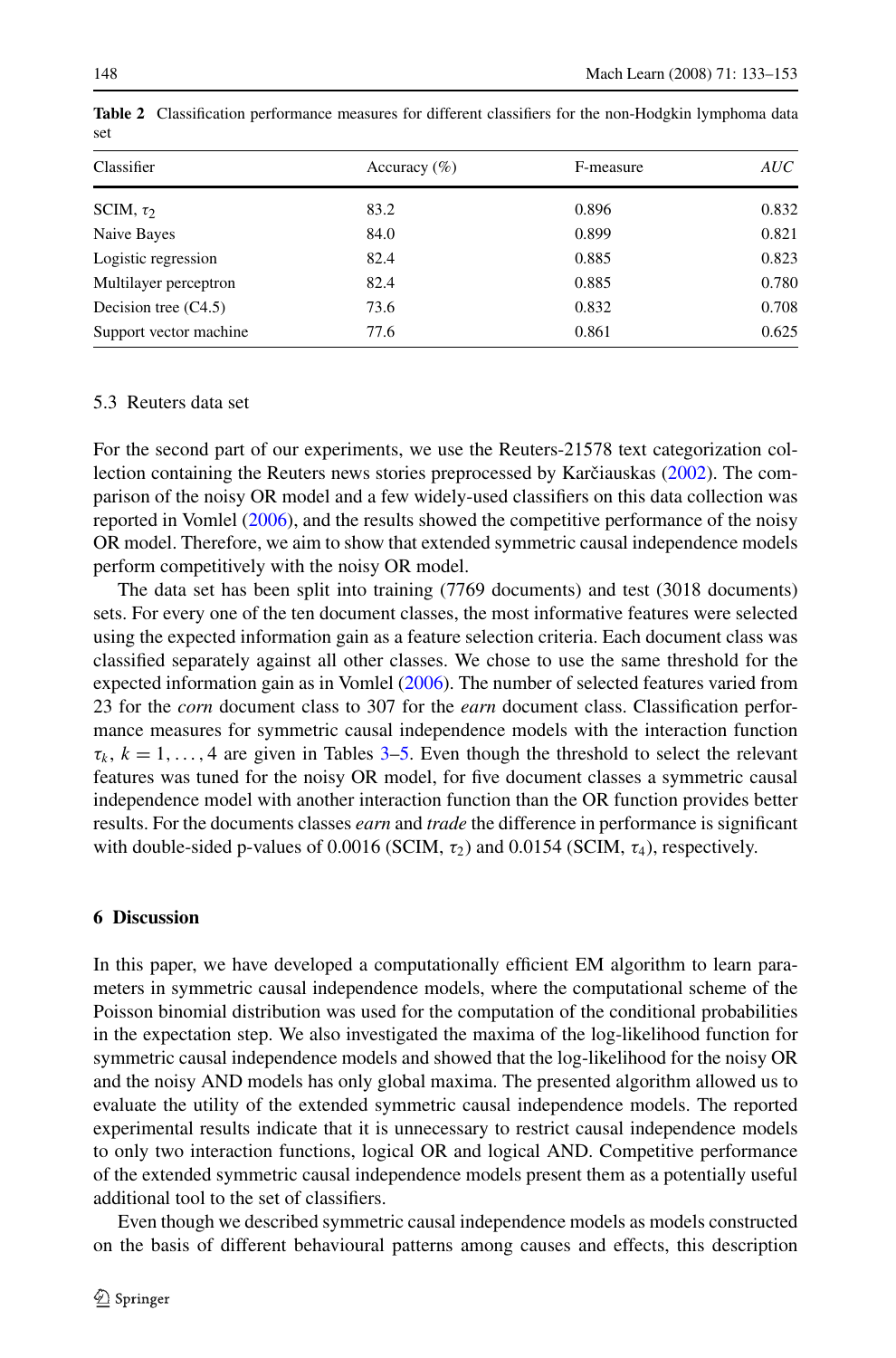| Class    | $N_{Class}$ | Noisy OR | SCIM, $\tau_2$ | SCIM, $\tau_3$ | SCIM, $\tau_4$ |
|----------|-------------|----------|----------------|----------------|----------------|
| Earn     | 1087        | 96.3     | 97.2           | 97.2           | 96.8           |
| Acq      | 719         | 93.1     | 93.2           | 93.2           | 93.0           |
| Crude    | 189         | 98.1     | 98.1           | 97.6           | 97.7           |
| Money-fx | 179         | 95.8     | 95.8           | 95.9           | 96.0           |
| Grain    | 149         | 99.2     | 99.0           | 98.2           | 97.9           |
| Interest | 131         | 96.5     | 96.8           | 96.7           | 96.7           |
| Trade    | 117         | 96.6     | 97.0           | 97.3           | 97.3           |
| Ship     | 89          | 98.9     | 98.8           | 98.7           | 98.6           |
| Wheat    | 71          | 99.5     | 99.2           | 98.8           | 98.5           |
| Corn     | 56          | 99.7     | 99.4           | 99.1           | 98.8           |

<span id="page-16-0"></span>**Table 3** Accuracy of symmetric causal independence models (SCIMs) with the interaction function  $\tau_k$ ,  $k = 1, \ldots, 4$  for the Reuters data set;  $N_{Class}$  is the number of documents in the corresponding class. The highest accuracy obtained for each document class is shown in bold

**Table 4** F-measure of symmetric causal independence models with the interaction function  $\tau_k$ ,  $k = 1, \ldots, 4$ for the Reuters data set; *NClass* is the number of documents in the corresponding class. The highest F-measure obtained for each document class is shown in bold

| Class    | $N_{Class}$ | Noisy OR | SCIM, $\tau_2$ | SCIM, $\tau_3$ | SCIM, $\tau_4$ |
|----------|-------------|----------|----------------|----------------|----------------|
| Earn     | 1087        | 95.0     | 96.1           | 96.1           | 95.6           |
| Acq      | 719         | 85.3     | 84.3           | 84.5           | 83.8           |
| Crude    | 189         | 84.5     | 85.7           | 80.7           | 81.0           |
| Money-fx | 179         | 60.9     | 62.1           | 62.6           | 62.7           |
| Grain    | 149         | 92.7     | 89.9           | 80.7           | 77.2           |
| Interest | 131         | 40.2     | 55.0           | 53.3           | 54.0           |
| Trade    | 117         | 51.0     | 61.2           | 63.7           | 63.7           |
| Ship     | 89          | 79.5     | 77.7           | 74.5           | 71.5           |
| Wheat    | 71          | 90.3     | 81.8           | 71.4           | 66.2           |
| Corn     | 56          | 91.8     | 83.6           | 72.5           | 61.5           |

should not limit the use of the framework. When causal interpretation cannot be applied, symmetric causal independence models can be used as merely a technique to reduce the number of parameters and to simplify the inference problem in Bayesian networks.

The current study has examined the problem of parameter learning in symmetric causal independence models, but the problem of learning an optimal interaction function has not been addressed. Efficient search in symmetric Boolean function space is a possible direction for future research.

The EM algorithm presented in this paper learns parameters in models where both cause and effect variables are assumed to be binary. However, causal independence models do not have to be limited to binary variables. Researchers proposed several schemes to generalize the noisy OR model to multivalued variables (Díez [1993](#page-19-0); Henrion [1989;](#page-19-0) Srinivas [1993](#page-20-0)). Extension of the framework of symmetric causal independence models to handle multivalued variables and adjustment of the proposed EM algorithm to this generalization is another research problem of interest.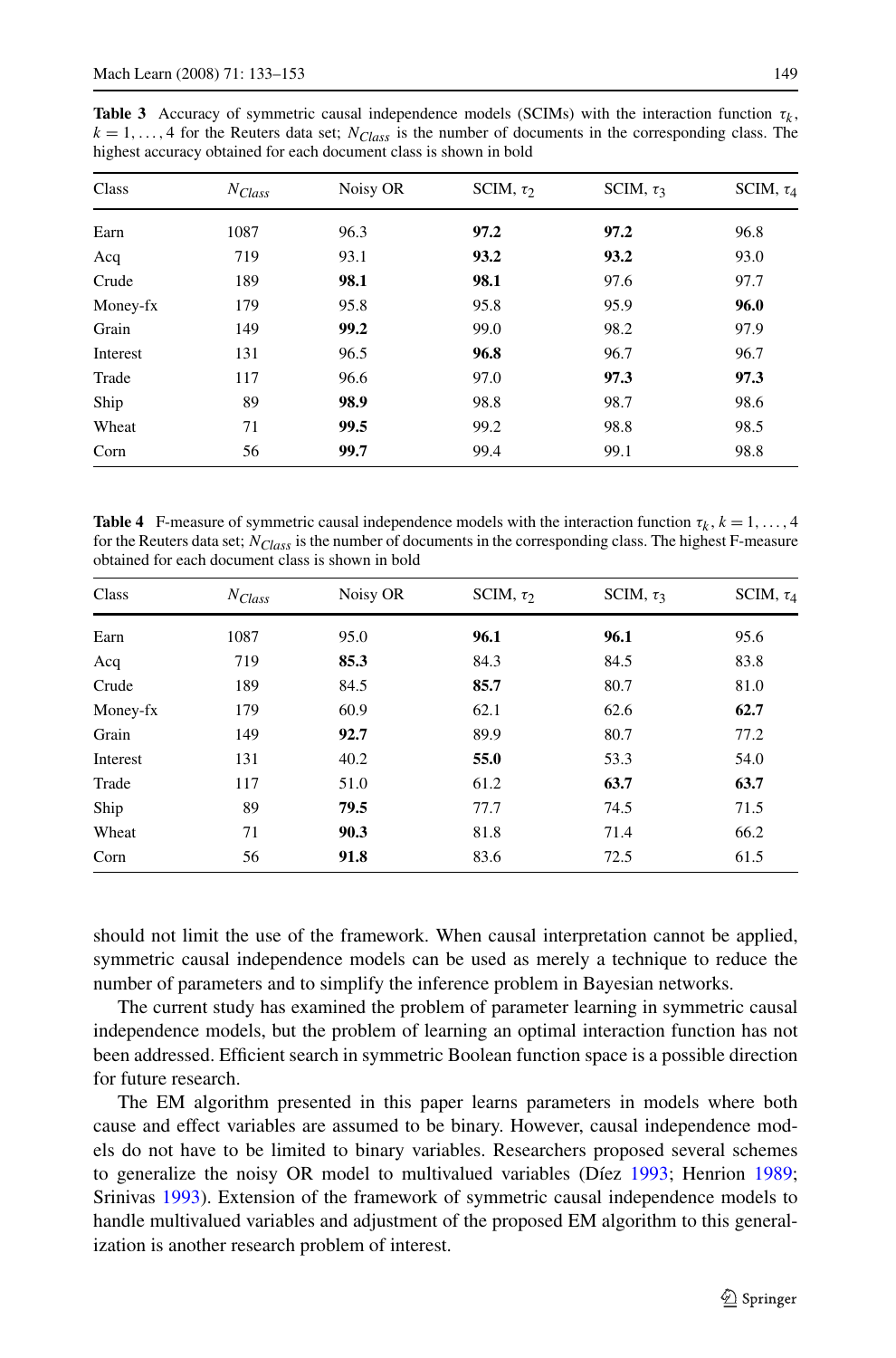| Class    | $N_{Class}$ | Noisy OR | SCIM, $\tau_2$ | SCIM, $\tau_3$ | SCIM, $\tau_4$ |
|----------|-------------|----------|----------------|----------------|----------------|
| Earn     | 1087        | 0.995    | 0.996          | 0.995          | 0.992          |
| Acq      | 719         | 0.972    | 0.972          | 0.957          | 0.928          |
| Crude    | 189         | 0.994    | 0.995          | 0.994          | 0.983          |
| Money-fx | 179         | 0.971    | 0.973          | 0.957          | 0.915          |
| Grain    | 149         | 0.999    | 0.997          | 0.985          | 0.952          |
| Interest | 131         | 0.961    | 0.963          | 0.949          | 0.915          |
| Trade    | 117         | 0.979    | 0.985          | 0.982          | 0.973          |
| Ship     | 89          | 0.979    | 0.986          | 0.938          | 0.842          |
| Wheat    | 71          | 0.997    | 0.995          | 0.994          | 0.956          |
| Corn     | 56          | 0.998    | 0.996          | 0.982          | 0.939          |

<span id="page-17-0"></span>**Table 5** Area under the ROC curve of symmetric causal independence models with the interaction function *τk* , *k* = 1*,...,* 4 for the Reuters data set; *NClass* is the number of documents in the corresponding class. The highest *AUC* obtained for each document class is shown in bold

**Acknowledgements** The authors are grateful to Henk Boot and Babs Taal for providing the non-Hodgkin's lymphoma data, Gytis Karčiauskas for the preprocessed Reuters data and Jiří Vomlel for sharing his code and insights. We would also like to thank the anonymous reviewers for their constructive comments.

## **Appendix**

Even if we use recursive methods to compute the Poisson binomial distribution, the computation of the probabilities  $Pr(h_k^+ | e^j, \mathbf{c}^j, \theta^{(z)})$ ,  $k = 1, ..., n$  for a data sample  $\mathbf{x}^j$  requires  $O(n^3)$  operations. This appendix explains how the theory of the Poisson binomial distribution can be applied to further reduce the computational complexity of the expectation step of the EM algorithm for symmetric causal independence models.

A.1 Reducing the size of the input

The obvious way to reduce the size of the input is to remove those probabilistic parameters from **p** that equal zero or one and adapt the Boolean constants accordingly. Let us define three new vectors:

$$
\mathbf{p}_{\setminus(0)} = (p_i; i = 1 \dots n, p_i \neq 0),
$$
  
\n
$$
\mathbf{p}_{\setminus(1)} = (p_i; i = 1 \dots n, p_i \neq 1),
$$
  
\n
$$
\mathbf{p}_{\setminus(0,1)} = (p_i; i = 1 \dots n, p_i \neq 0, p_i \neq 1).
$$

Using [\(16\)](#page-8-0) iteratively, we obtain the relationships  $B(i; \mathbf{p}) = B(i - n_1; \mathbf{p}_{\setminus(1)})$  and  $B(i; \mathbf{p}) =$  $B(i; \mathbf{p}_{\setminus(0)})$ , where  $n_1$  is the number of elements of **p** equal to 1. Combining these two results yields:

$$
B(i; \mathbf{p}) = B(i - n_1; \mathbf{p}_{\setminus (0,1)}).
$$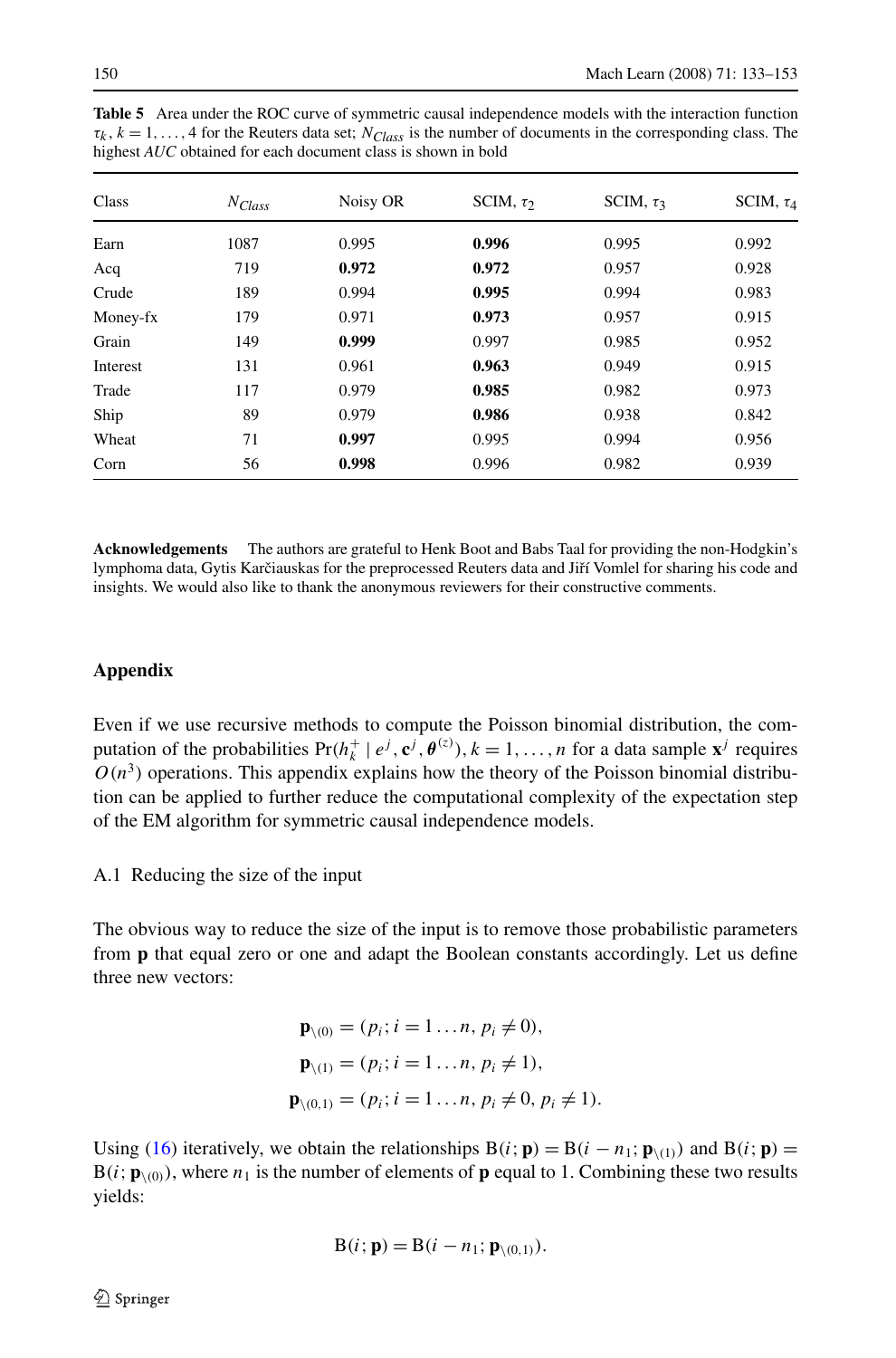<span id="page-18-0"></span>Since  $B(i - n_1; \mathbf{p}_{(0,1)}) = 0$  for all  $i < n_1$  and  $i > n - n_0$  (with  $n_0$  being the number of zero elements of **p**), we can write the conditional probability of the effect as:

$$
\Pr(e^+ \mid \mathbf{c}^j, \boldsymbol{\theta}^{(z)}) = \sum_{i=0}^n \mathbf{B}(i - n_1; \mathbf{p}_{\backslash (0,1)}^{(z,j)}) \gamma_i = \sum_{i=0}^{n-n_0 - n_1} \mathbf{B}(i; \mathbf{p}_{\backslash (0,1)}^{(z,j)}) \gamma_{i+n_1}.
$$
 (20)

Equation (20) allows the reduction of the size of the input from *n* to  $n - n_0 - n_1$ . Note that, given the assumption  $Pr(h_i^+ | c_i^-) = 0$ ,  $n_0$  is equal to or larger than the number of 'inactive' causes in a given data sample  $\mathbf{x}^j$ .

## A.2 Specific cases

From  $(20)$  and the Poisson binomial identity  $(16)$  $(16)$  $(16)$ , we derived a few special cases when we do not need to compute the Poisson binomial distribution in order to compute the probability  $Pr(h_k^+ | e^j, \mathbf{c}^j, \boldsymbol{\theta}^{(z)})$ :

$$
\Pr(h_k^+ \mid e^j, \mathbf{c}^j, \theta^{(z)}) = \begin{cases} p_k^{(z,j)} & \text{if } p_k^{(z,j)} \in \{0, 1\}, \\ \frac{p_k^{(z,j)}}{1 - p_k^{(z,j)}} & \text{if } \max(u \mid \gamma_u = e^j, u = 0, \dots, n - n_0) = 0, \\ 1 & \text{if } \min(u \mid \gamma_u = e^j, u = 0, \dots, n - n_0) = n - n_0. \end{cases} \tag{21}
$$

## A.3 Number of operations

At the expectation step of the  $(z + 1)$ th iteration of the EM algorithm for a given data sample  $\mathbf{x}^j$ , we need to compute the Poisson binomial distributions

B(0; 
$$
\mathbf{p}^{(z,j)}
$$
), ..., B(*n*;  $\mathbf{p}^{(z,j)}$ ), and  
B(0;  $\mathbf{p}_{\backslash k}^{(z,j)}$ ), ..., B(*n* - 1;  $\mathbf{p}_{\backslash k}^{(z,j)}$ ).

Given (21), we need to compute only those distributions B(0;  $\mathbf{p}_{\setminus k}^{(z,j)}$ ),..., B(n – 1;  $\mathbf{p}_{\setminus k}^{(z,j)}$ ) for which  $p_k^{(z,j)} \notin \{0, 1\}$ . Using the recursive method to compute the Poisson binomial distribution and (20), computation of each Poisson binomial distribution requires  $(n - n_0 - n_1)^2$ operations. The data sample  $\mathbf{x}^j$  requires at most  $(n - n_0 - n_1)^3$  operations. Thus, the computational complexity of the EM algorithm was reduced but it remained cubic.

The number of operations can be reduced from cubic to quadratic by the use of  $(16)$  $(16)$  $(16)$ . To do so, we first need to compute the distribution  $B(0; \mathbf{p}^{(z,j)}), \ldots, B(n; \mathbf{p}^{(z,j)})$ , and then iteratively calculate B(0;  $\mathbf{p}_{\setminus k}^{(z,j)}$ ),...,B $(n-1; \mathbf{p}_{\setminus k}^{(z,j)})$  either from

$$
B(i; \mathbf{p}_{\backslash k}^{(z,j)}) = \frac{B(i; \mathbf{p}^{(z,j)}) - B(i-1; \mathbf{p}_{\backslash k}^{(z,j)}) p_k^{(z,j)}}{1 - p_k^{(z,j)}}
$$
(22)

starting with B( $-1$ ;  $\mathbf{p}_{\setminus k}^{(z,j)}$ ) = 0, or from

$$
B(i - 1; \mathbf{p}_{\backslash k}^{(z,j)}) = \frac{B(i; \mathbf{p}^{(z,j)}) - B(i; \mathbf{p}_{\backslash k}^{(z,j)})(1 - p_k^{(z,j)})}{p_k^{(z,j)}}
$$
(23)

starting with  $B(n; \mathbf{p}_{\setminus k}^{(z,j)}) = 0.$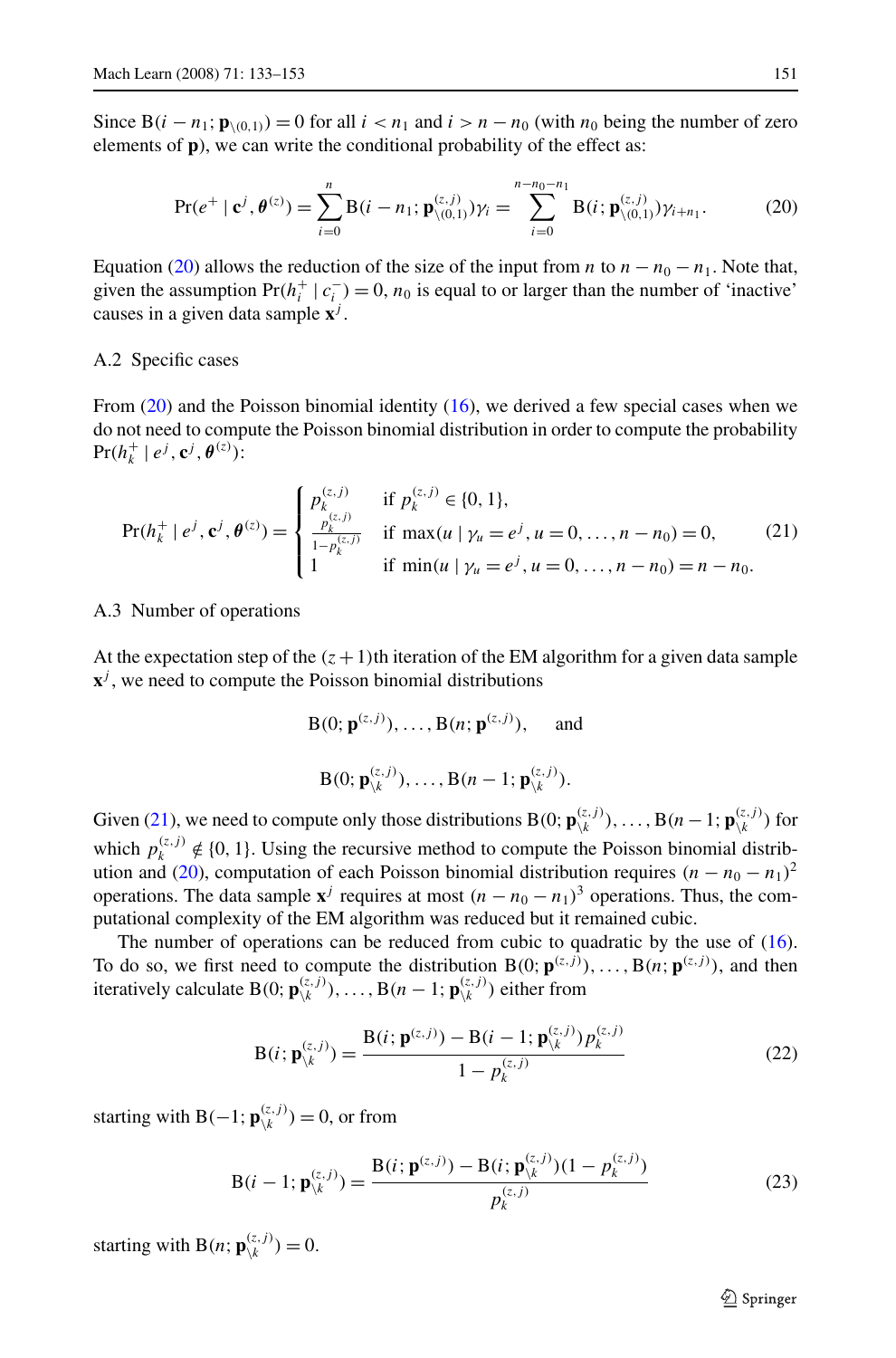<span id="page-19-0"></span>This scheme works because ([16\)](#page-8-0) reduces to B(0;  $\mathbf{p}^{(z,j)} = B(0; \mathbf{p}_{k}^{(z,j)})(1 - p_{k}^{(z,j)})$  and  $B(n; \mathbf{p}^{(z,j)}) = B(n-1; \mathbf{p}_{\backslash k}^{(z,j)}) p_k^{(z,j)}$  when  $i = 0$  and  $i = n$ , respectively. Note that we know  $p_k^{(z,j)}$  and we have previously computed B(0;  $\mathbf{p}^{(z,j)}$ ),...,B $(n; \mathbf{p}^{(z,j)})$ . To reduce the effect of roundoff error, which may occur using the iterative method, we advise to use the bottom-up ([22](#page-18-0)) approach when  $p_k^{(z,j)} < \frac{1}{2}$  and the top-down ([23](#page-18-0)) approach when  $p_k^{(z,j)} > \frac{1}{2}$ .

Using the results presented in this appendix, the probability  $Pr(h_k^+ | e^j, e^j, \theta^{(z)})$  can be computed in at most  $O((n - n_0 - n_1)^2)$  operations.

**Open Access** This article is distributed under the terms of the Creative Commons Attribution Noncommercial License which permits any noncommercial use, distribution, and reproduction in any medium, provided the original author(s) and source are credited.

#### **References**

- Bamber, D. (1975). The area above the ordinal dominance graph and the area below the receiver operating characteristic graph. *Journal of Mathematical Psychology*, *12*, 387–415.
- Bast, R. C., Kufe, D. W., Pollock, R. E., Weichselbaum, R. R., Holland, J. F., & Frei, E. (2000). *Cancer medicine—5 review*. Ontario: B.C. Decker.
- Boyd, S., & Vandenberghe, L. (2004). *Convex optimization*. Cambridge: Cambridge University Press.

Chen, X. H., Dempster, A. P., & Liu, J. S. (1994). Weighted finite population sampling to maximize entropy. *Biometrika*, *81*, 457–469.

Darroch, J. (1964). On the distribution of the number of successes in independent trials. *The Annals of Mathematical Statistics*, *35*, 1317–1321.

Dempster, A. P., Laird, N. M., & Rubin, D. B. (1977). Maximum likelihood from incomplete data via the EM algorithm. *Journal of the Royal Statistical Society*, *39*, 1–38.

Díez, F. J. (1993). Parameter adjustment in Bayes networks. The generalized noisy OR-gate. In *Proceedings of the ninth conference on uncertainty in artificial intelligence* (pp. 99–105).

Edwards, A. W. P. (1960). The meaning of binomial distribution. *Nature*, *186*, 1074.

Enderton, H. B. (1972). *A mathematical introduction to logic*. San Diego: Academic.

- Heckerman, D. (1993). Causal independence for knowledge acquisition and inference. In *Proceedings of the ninth conference on uncertainty in artificial intelligence* (pp. 122–127).
- Heckerman, D., & Breese, J. S. (1994). A new look at causal independence. In *Proceedings of the tenth conference on uncertainty in artificial intelligence* (pp. 286–292).
- Henrion, M. (1989). Some practical issues in constructing belief networks. *Uncertainty in Artificial Intelligence*, *3*, 161–173.
- Howard, S. (1972). Discussion on Professor Cox's paper. *Journal of the Royal Statistical Society, Series B*, *34*, 210–211.
- Jurgelenaite, R., Lucas, P. J. F., & Heskes, T. (2006). *Noisy threshold functions for modelling causal independence in Bayesian networks* (Technical report ICIS-R06014). Radboud University Nijmegen.
- Kappen, H. J., & Neijt, J. P. (2002). *Promedas, a probabilistic decision support system for medical diagnosis* (Technical report). SNN—UMCU.
- Karčiauskas, G. (2002). Text categorization using hierarchical Bayesian networks classifiers. Master thesis, Aalborg University.
- Le Cam, L. (1960). An approximation theorem for the Poisson binomial distribution. *Pacific Journal of Mathematics*, *10*, 1181–1197.
- Lucas, P. J. F. (2005). Bayesian network modelling through qualitative patterns. *Artificial Intelligence*, *163*, 233–263.
- Lucas, P. J. F., Boot, H., & Taal, B. (1998). Computer-based decision support in management of primary gastric non-Hodgkin lymphoma. *Methods of Information in Medicine*, *37*, 206–219.
- Meek, C., & Heckerman, D. (1997). Structure and parameter learning for causal independence and causal interaction models. In *Proceedings of the thirteenth conference on uncertainty in artificial intelligence* (pp. 366–375).
- Neal, R. M., & Hinton, G. E. (1998). A view of the EM algorithm that justifies incremental, sparse, and other variants. In M. I. Jordan (Ed.), *Learning in graphical models*. Cambridge: MIT Press.
- Olesen, K. G., Kjærulff, U., Jensen, F., Falck, B., Andreassen, S., & Andersen, S. K. (1989). A Munin network for the median nerve—a case study on loops. *Applied Artificial Intelligence*, *3*, 384–403.